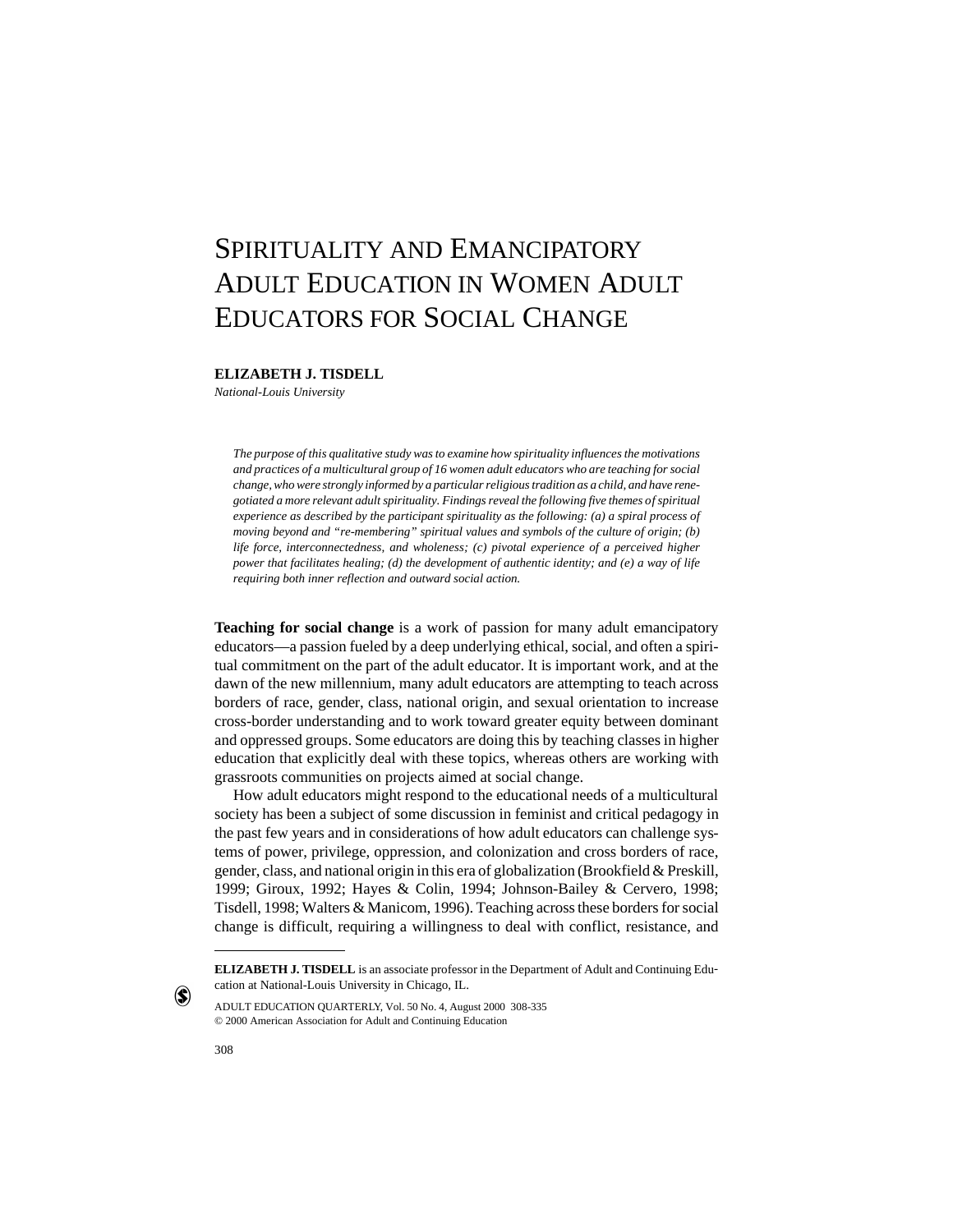strong emotions as groups engage in critical dialogue and, hopefully, move to social action. What has been missing from the literature is attention to what drives this underlying commitment or how spirituality informs the work of such emancipatory adult educators working from these critical, feminist, or antiracist educational frames. This is somewhat surprising because almost all of those who write about education for social change cite the important influence work of educator and activist Paulo Freire, who was a deeply spiritual man strongly informed by the liberation theology movement of Latin America (Freire, 1997). With the exception of the recent study on community and commitment by Daloz, Keene, Keene, and Parks  $(1996)$ , in which the connection between spiritual commitment and social action is implied, empirical research on how spirituality relates to a commitment to do social justice work is extremely limited. Clearly, there are both male and female adult educators and activists teaching for social change who are motivated to do so partly because of their spiritual commitments; but many are women of different race and class backgrounds guided by critical, feminist, or antiracist educational perspectives who have also had to renegotiate their adult spirituality in light of having been raised in patriarchal religious traditions. How has their spirituality changed over time, and how does it motivate and influence their adult education practice for social justice? In light of the lack of adult education literature that deals with women, spirituality, and social justice, the purpose of this study was to examine how spirituality influences the motivations and practices of a multicultural group of women adult educators who are teaching for social change, who were strongly informed by a particular religious tradition as a child, and have renegotiated a more relevant adult spirituality. This study suggests implications for how adult educators may draw on spirituality in their own emancipatory adult education practices, and it also offers beginning insight on women's spiritual development in the often ignored (by developmental theorists) sociocultural context.

# **RELATED LITERATURE**

With the exception of the subfield of adult religious education, spirituality has been given little attention in main stream academic adult education, and its connection to discussions of emancipatory adult education efforts is even more limited. This may simply be because *spirituality* is difficult to define. It is a relatively elusive topic that can sometimes be confused with religion. Indeed, for many of us, our adult spirituality is clearly informed by how we were socialized both religiously and culturally. Yet, spirituality is not the same as religion; religion is an organized community of faith that has written codes of regulatory behavior, whereas spirituality is more about one's personal belief and experience of a higher power or higher pur pose. In seeking to give *spirituality* (as opposed to *religion*) a definition, Hamilton and Jackson (1998) conducted a qualitative study of women in the helping professions' conceptions of spirituality. Participants' definitions centered on the following three main themes: further development of self-awareness, a sense of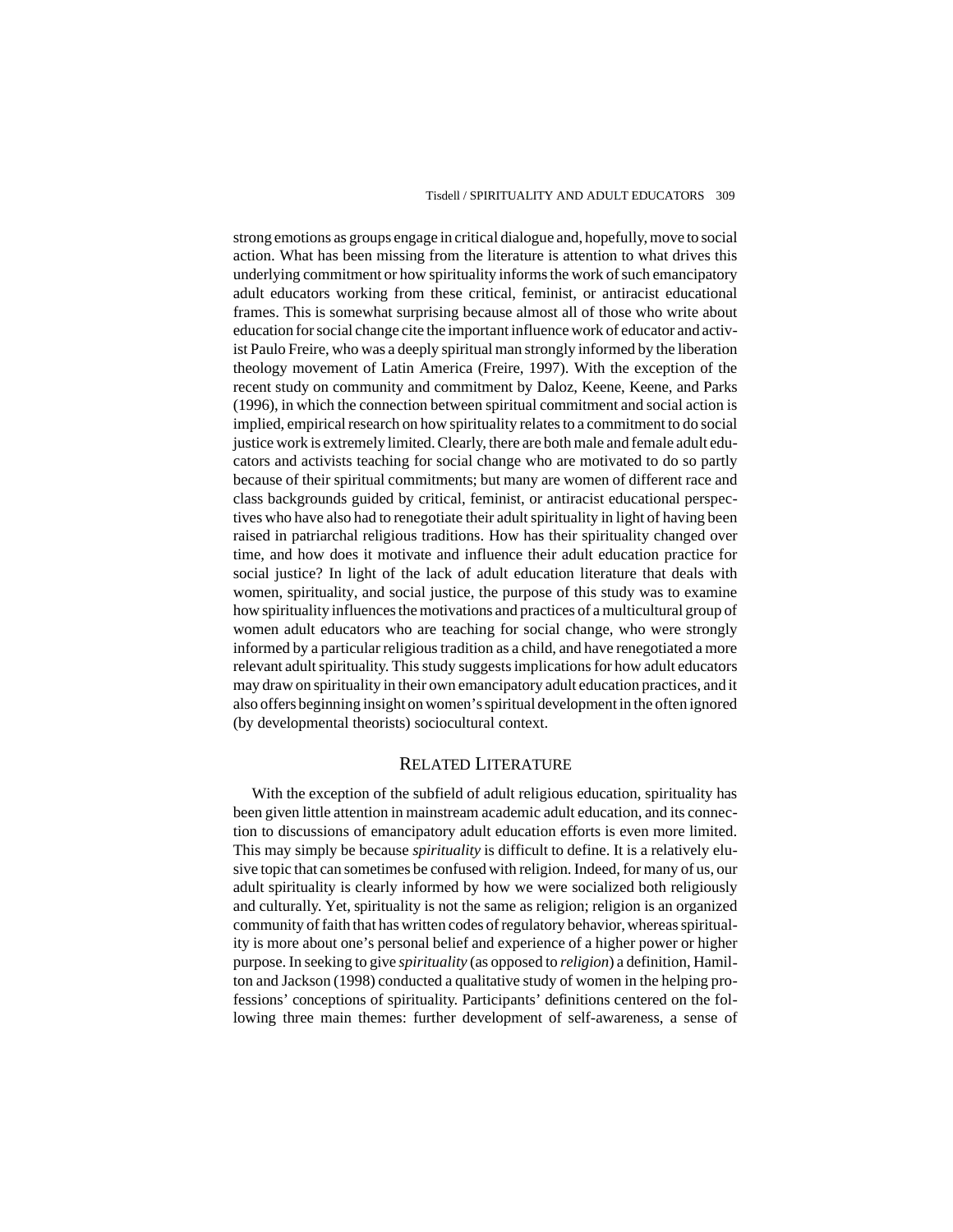interconnectedness, and a relationship to a higher power. Although this definition does give a sense of the psychological aspects of spirituality as broadly related to meaning making, it does not get at the potential relationship of cultural experience and spirituality, nor does it get at the connection between spirituality and a commitment to social justice, which is the focus of this article. Nevertheless, these three themes of spirituality—greater self-awareness, a sense of interconnectedness, and an experience of a perceived higher power—appear to be common aspects of what spirituality is about for most who consider it an important meaning-making aspect of their life.

# *Spirituality in Adult and Higher Education*

Despite the fact that there is relatively little direct discussion of spirituality in academic adult education, recently, the recognition of the spiritual dimension has begun to creep into some adult and higher education discussions, and this is likely to be an area of some future discussion. Most of these references focus on spirituality more generally in teaching and learning and is the focus the newly released sourcebook on spirituality edited by English and Gillen (2000). Dirkx (1997) has also noted that attention to "soul" in adult learning is important, particularly in attending to group process. He suggests that our interest is not so much to teach soulwork or spirituality but, rather, to nurture soul; that is, "to recognize what is already inherent within our relationships and experiences, to acknowledge its presence with the teaching and learning environment, to respect its sacred message" (Dirkx, 1997, p. 83). In a similar vein, Palmer (1998) discusses the importance of attending to paradox, sacredness, and graced moments in teaching and learning in developing a spirituality of education. Similarly, Young (1997) describes spirituality as the underpinning of our values in higher education. English (2000) discusses very directly the focus on meaning making in adult learning as intricately related to the spiritual quest of adults, whereas Vella (2000), in her discussion of a spirited epistemology, suggests that attending to the spiritual dimension of adult learning is part of honoring the learner as "subject," and thus the author of his or her own life in the quest for meaning making. Indeed, the subject of spirituality is currently a hot topic in Human Resources Development (HRD) and some of the workplace-related literature. However, as Fenwick and Lange (1998) suggest in their critique of the spirituality in the workplace literature in the field, most of these discussions have little or nothing to do with the connection of spirituality to social justice or emancipatory education. There are, of course, a few (not specifically connected to HRD or work place adult education) who more specifically discuss the connection of work, spirituality, and the creation of a more just global economy. For example, Fox (1995) discusses the connection between spirituality as "inner work" and the revisioning of our "outer work" and the importance of ritual and celebration in the creation of a new cosmology as the great paradigm shift of our time.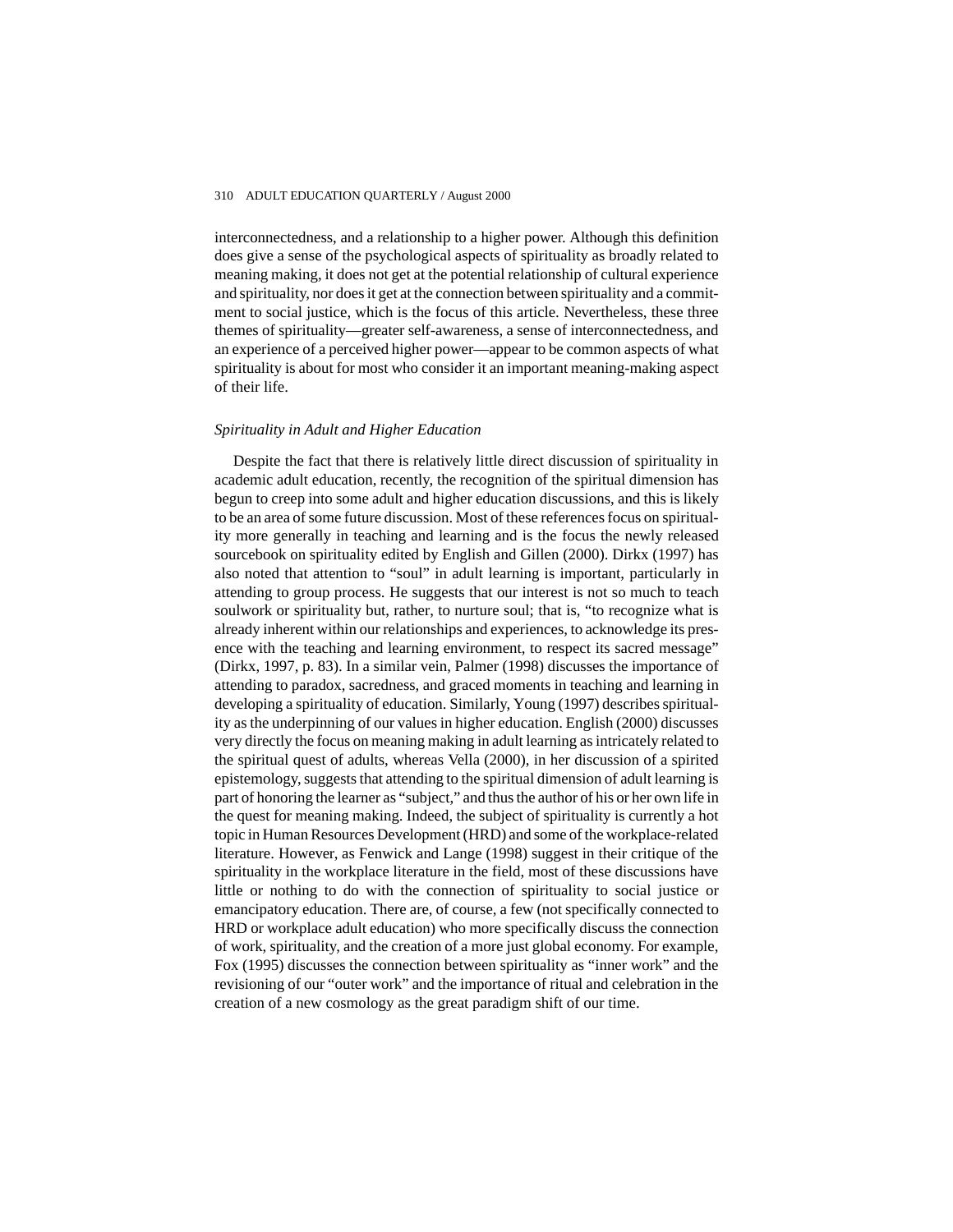#### Tisdell / SPIRITUALITY AND ADULT EDUCATORS 311

Not surprisingly, in most references in adult education, spirituality is dealt with only from an individual, psychological perspective and from the standpoint of what is present in the learning environment in how individual participants construct meaning through image, symbol, and graced moments about the purpose of their life journey. Most discussions of spirituality end here; yet, for many adult educators, their perceived purpose in the world relates directly to their emancipatory education efforts. Few adult education writers have discussed this, although the very well-known activist-educators Horton and Freire (1990) were clear about the influence of spirituality on their own work. Hart and Holton (1993) have suggested that spirituality offers hope to emancipatory adult education efforts; Walters and Manicom (1996) discuss the importance of spirituality among grassroots emancipatory adult educators working with women in an international context. They note that spirituality "is a theme that is increasingly significant in popular education practice as culturally distinct groups, women recovering 'womanist' traditions and ethnic collectives, draw on cultural and spiritual symbols in healing and transformative education" (Walters & Manicom, 1996, p. 13). Other than these instances, the field of adult education has been relatively silent about the connection between spirituality and emancipatory education efforts. Yet, more recently and more in discussions of education in general, educators and cultural critics are beginning to discuss the importance of spirituality in antiracist and emancipatory education efforts. In her own education efforts, hooks (1994, 1999) very directly discusses the importance of spirituality, and Simmer-Brown (1999) discusses both commitment and openness in education for cultural diversity and pluralism. These emancipatory education discussions hint at the importance of attending to spirituality in social justice efforts; yet, there is little data-based research that focuses on how it informs the thinking or practices of educators. This study is one effort to get at these issues.

## *Spir i tual De vel op ment*

This study is primarily about how spirituality informs the work of a multicultural group of feminist or antiracist women emancipatory adult educators. To make sense of how these women perceive and carry out their work as emancipatory educators, it was necessary to understand some of their life history—some of their spiritual journeys or spiritual development as related to their cultural and life experiences. Thus, the literature on spiritual development also informs this study. Weibust and Thomas (1994), in their discussion of learning and spiritual development in adulthood, note that attention to "unity consciousness as knowing" (p. 124) and how adults seek wisdom through spiritual learning and openness to paradox is an important unexplored area of adult development and learning. As I have discussed elsewhere (Tisdell, 1999), so, too, is the area of how culture informs spiritual experience. There is, in fact, a paucity of literature that specifically discusses spiritual development as change over time or that attends to the sociocultural context. Taylor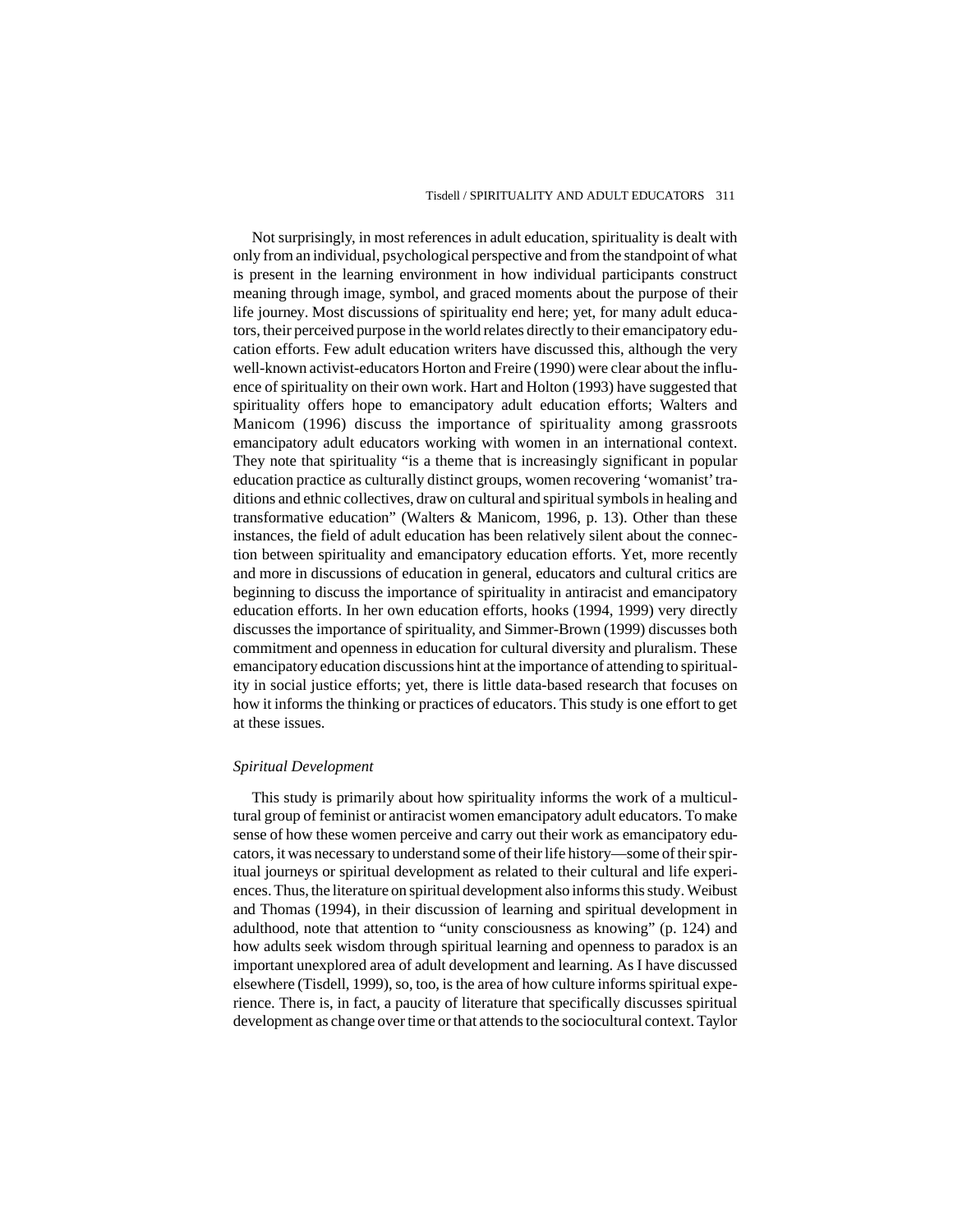$(1998)$  makes the observation that some have used Mezirow's theory of transformative learning as a jumping-off point to examine ways adults transform thought processes and develop through other ways of knowing, including through spirituality. However, as Taylor (1998) notes, Mezirow's theory is primarily driven by rationality; he does not discuss transformation as spirituality and neglects the role of unconscious thought processes in learning. The spiritual development literature that does exist tends to cite the landmark Fowler (1981) study of faith development, which resulted in a stage theory (six stages) of faith development based on a sample that was 97% White and Judeo-Christian. Although he draws on the work of Piaget and Kohlberg, he takes issue with them for "their restrictive understanding of the role of imagination in knowing, their neglect of symbolic processes generally and the related lack of attention to unconscious structuring processes other than those constituting reasoning" (Fowler, 1981, p. 103).

Despite some of the limitations to Fowler's study, it contributes to our understanding of how people construct knowledge through image and symbol, an area that has been ignored by most development and learning theorists. Clearly, there are other authors (mostly from the holistic health movement or in the popular press) who have discussed the power of image and symbol in constructing knowledge and in accessing forms of spiritual knowledge. For example, Myss (1996) provides ways of working with and using images and symbols over time to enhance spiritual development, and both Bolen (1994) and Borysenko (1996) specifically discuss women's biological and spiritual development by drawing on myth, metaphor, and symbol. But nearly all authors who discuss spiritual development as change over time tend to ignore the importance of the sociocultural context in development, and in so doing, they tend to privilege a White, middle-class experience primarily informed by the Judeo-Christian tradition. This is why Merriam and Caffarella (1999) are call ing for more direct atten tion to sociocultural issues and more inte grative perspectives on all aspects of adult development.

# *Spirituality and Development in a Sociocultural Context*

Wuthnow (1999) recently conducted a study, from more of a sociological perspective, of 200 adults who grew up in religious homes to see what patterns their spirituality has taken since childhood. He gives a bit more attention to the sociocultural context than have other researchers in the past. Although the majority of the sample was White and from the Judeo-Christian tradition, his sample was more diverse than Fowler's, with 20% being people of color, and 13% being Hindu, Muslim, or other non-Judeo-Christian traditions. The study suggests some developmental patterns for those who grew up and were socialized into religious traditions. For example, the spiritual path of the more mature participants required a deep questioning of their childhood traditions and, often, specific points of departure from it. Maintaining the identity affirming parts, however, in addition to insights from a more broadened and inclusive perspective, often led to a renewed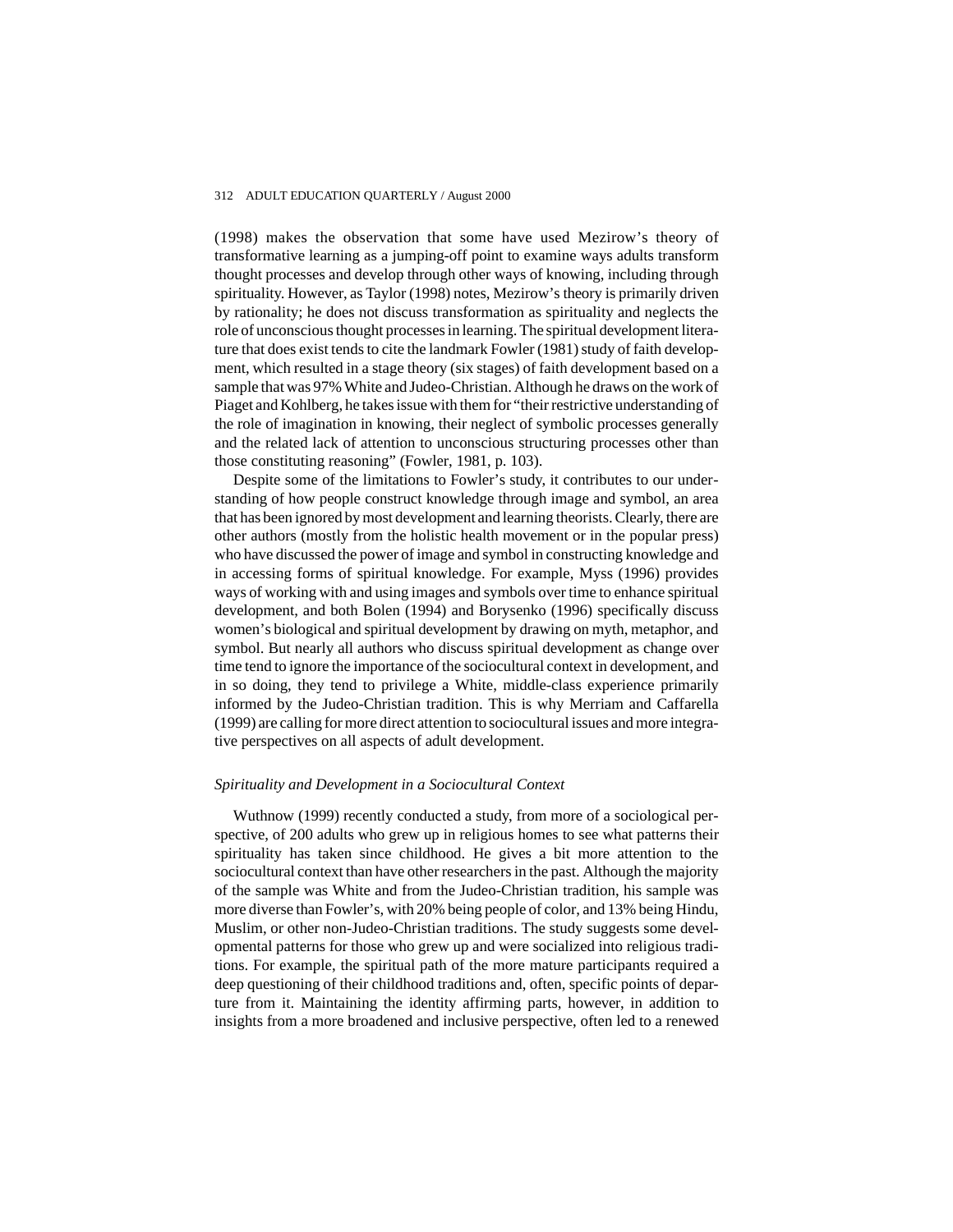and more developed spiritual practice. In fact, it often led to an increased appreciation of diversity not only of spiritual perspectives but also of interest and desire to work against religious and racial bigotry and for their particular traditions to be more culturally inclusive. Thus, Wuthnow's (1999) study suggests the beginnings of attending to sociocultural issues in religion and spirituality.

There is clearly a lack of research-based literature about spiritual development in general. What literature that does exist gives almost no attention to cultural issues, so there is precious little about the spiritual development of women of color. Thus, the best source of knowledge about this is probably women writers of color who allude to spiritual issues. In regard to her own work as an educator, hooks  $(1994, 1999)$  very clearly addresses this, attempting to teach to challenge systems of oppression based on race, gender, and class. Hill Collins (1998), speaking a bit more generally, notes that "spirituality provides an important way that many African-American women are moved to struggle for justice. . . . Spirituality remains deeply intertwined with justice in Black women's intellectual history . . . and thus influences Black women's critical social theory in particularly ways" (p. 244). Similarly, Gunn Allen (1992) speaks to the connection between culture, spiritual symbol, and the "personal choice-community responsibility" dialectic in American Indian communities. Chicana feminist writers Anzaldua (1987) and Castillo (1996), in discussing identity and political issues of Chicana feminists, discuss the significance of the psychological, spiritual, and political symbol of La Virgen de Guadalupe in Chicano culture. They suggest that Chicana feminists frame La Virgen as the Aztec/mother/goddess and two-in-one-culture liberator in a way that creates a meaningful, life-enhancing, woman-positive spirituality that informs working for justice in the world. None of these writers are writing about spiritual development or even emancipatory education efforts per se. They are, however, writing about the larger experience of women of their own cultural group and how spirituality relates to their identity and to their working for social justice in the world. Their work, in addition to the work of feminist theologians as discussed in such edited works as Ruether (1996) and King (1996) (who discuss women's social action efforts grounded in feminist theology), offers insights both from a sociocultural perspective on spiritual development as well as how spirituality informs women's teaching for social change.

# **METHOD**

This was a qualitative research study, and the purpose was to determine how spirituality influences the motivations and practices of a multicultural group of women adult educators who are teaching for social change, were strongly informed by a specific religious tradition as a child, and have renegotiated a more relevant adult spirituality. In this case, women teaching for social change included the following two groups of women: (a) women working in higher education either teaching classes that were specifically about gender, race, class, sexual orientation, or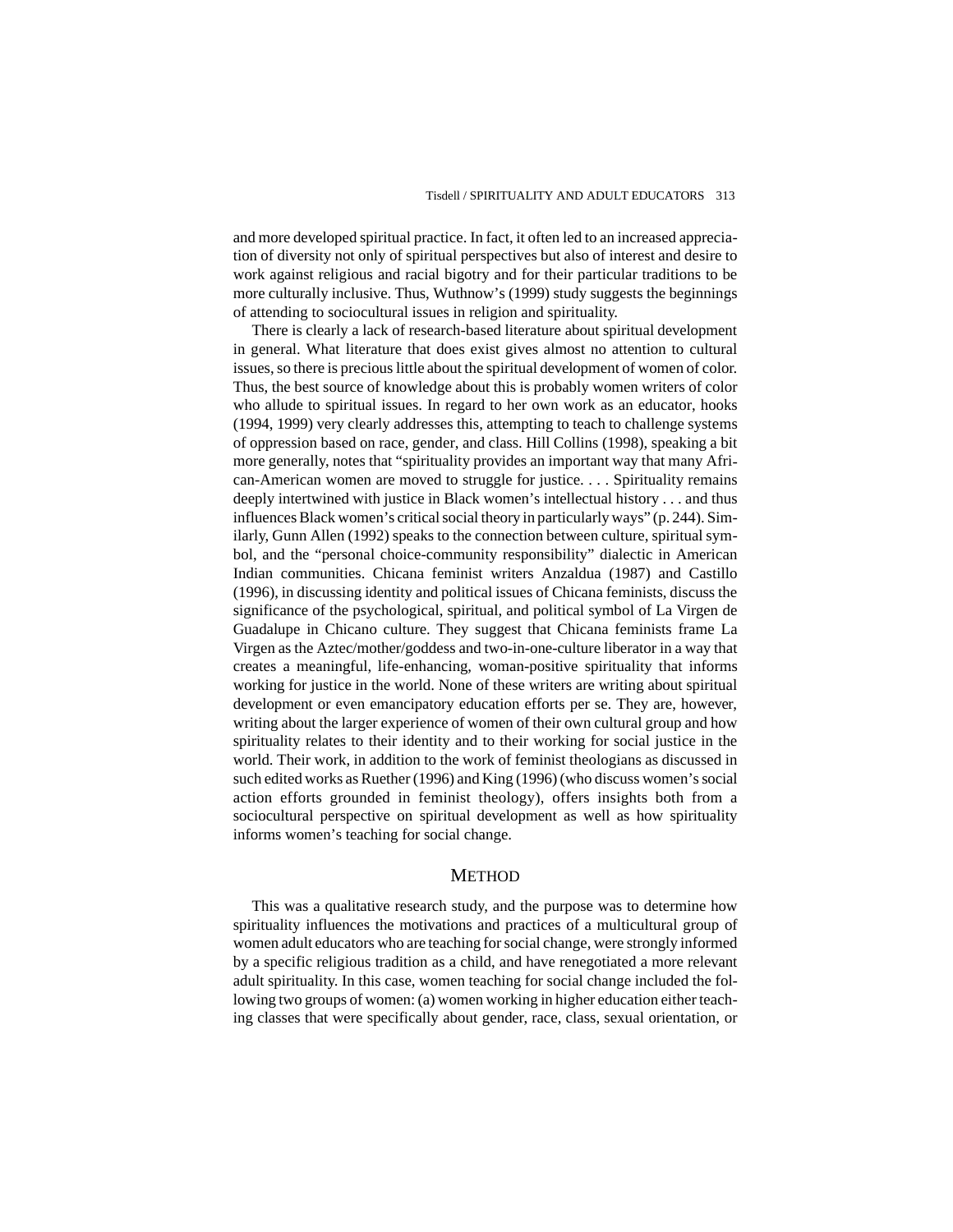| <b>The Participants</b> |                  |                                          |                      |
|-------------------------|------------------|------------------------------------------|----------------------|
| Age                     | Race/Ethnicity   | Childhood Religious<br><b>Background</b> | <b>Work Context</b>  |
| 44                      | African American | Protestant/Catholic                      | Higher education     |
| 53                      | African American | Presbyterian/Baptist/<br>Catholic        | Higher education     |
| 37                      | Creole/Latina    | Catholic                                 | Higher education/CBO |
| 55                      | Native American  | Catholic                                 | Higher education/CBO |
| 48                      | African American | Congregational                           | Higher education     |
| 51                      | White            | Catholic                                 | Higher education     |
| 44                      | White            | Pentecostal                              | <b>CBO</b>           |
| 46                      | Chicana          | Catholic                                 | <b>CBO</b>           |
| 40                      | White            | Unitarian <sup>a</sup>                   | CBO/nonprofit        |
| 50                      | Chinese American | <b>Baptist</b>                           | CBO/nonprofit        |
| 56                      | White            | Methodist                                | Higher education     |
| 50                      | White            | Jewish                                   | Higher education     |
| 40                      | White            | Presbyterian                             | Higher education     |
| 50                      | White            | Jewish                                   | CBO/nonprofit        |
| 50                      | African American | <b>Baptist</b>                           | Higher education     |
| 69                      | Korean American  | Presbyterian                             | Higher education     |
|                         |                  |                                          |                      |

**TA BLE 1**

Note:  $CBO = community-based organization.$ 

a. Lisa only very loosely grew up influenced by the Unitarian tradition.

disability issues, or working in programs aimed at meeting the education needs of a specific marginalized group; and (b) women working as educators (in the broad sense) as community activists. There were a total of 16 participants: 4 African American, 2 Latina, 2 Asian American, 1 Native American, and 7 European American. (See Table 1 for more information on the participants.) The participants were well-educated (all had bachelor's degrees, most also had master's degrees, and 9 participants had doctoral degrees), and many participants were strongly informed by the critical, feminist, or antiracist education literature cited earlier. Criteria for participant selection were that they (a) be women adult educators teaching across borders for social change either in higher education or as community activists in the ways noted above, (b) had grown up or were strongly informed by a specific religious tradition as a child, and  $(c)$  note that their adult spirituality (either based on a reappropriation of the religious tradition of their childhood or a different spirituality) strongly motivated them to do their social justice work. With the exception of Lisa (a pseudonym), all of the participants were strongly socialized in a specific religious tradition as a child. Lisa's growing up was informed by the Unitarian tradition in the sense that her mother was a Unitarian, although Lisa was never required to attend the Unitarian church. Although it may be that Lisa only loosely fit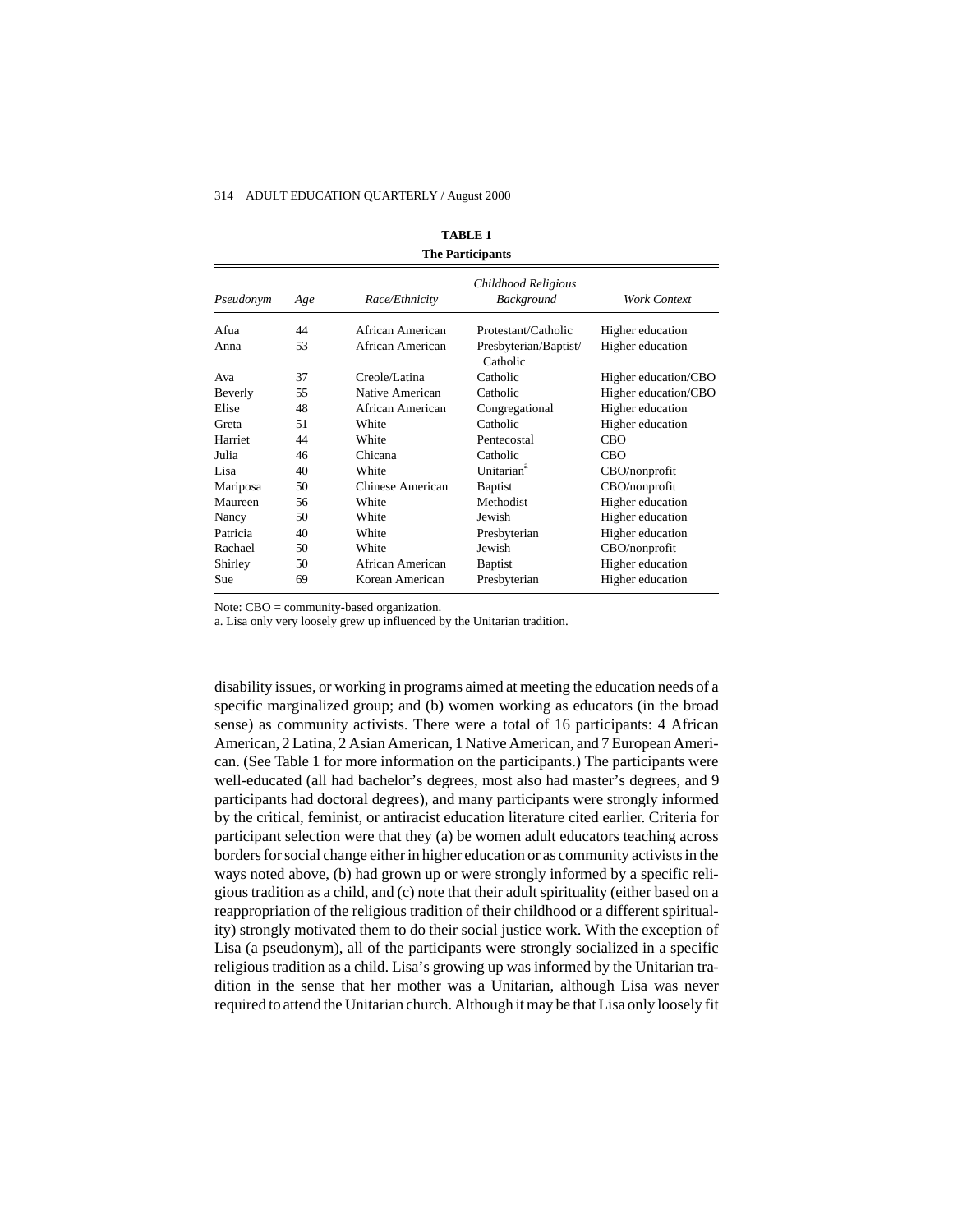the "growing up in a religious tradition" criterion for selection, she was kept in the study because she offered some very interesting insights about spirituality as a social activist and educator whose spirituality informed her work.

# *The o ret i cal Frame work*

In general, qualitative research attempts to find out how people make meaning or interpret a phenomenon (Merriam, 1998). Some forms are strictly interpretive and only want to know how participants make meaning of their life experience. Other forms, with critical, feminist, or cultural theoretical underpinnings, are concerned with giving voice to those who have been silenced or marginalized (McLaughlin  $\&$ Tierney, 1993; Vaz, 1997) and with the emancipatory possibility for those participating in the research (Kincheloe & McLaren, 1999; Lather, 1991). This study was informed by a critical poststructural feminist theoretical frame that is concerned with giving voice to participants whose perspectives have been marginalized or ignored. Such a framework suggests that the positionality (race, gender, class, etc.) of researchers, teachers, participants, and students affects how one gathers and accesses data and how one constructs and views knowledge as well as how one deals with crossing borders in research and teaching (Denzin & Lincoln, 1998; Fine, 1998; Tisdell, 1998). Thus, my own positionality as a White, middle-class woman who grew up Catholic and has tried to negotiate a more relevant adult spirituality in addition to the fact that I teach classes specifically about race, class, and gender issues were factors that affected the data collection and analysis processes (see below). Furthermore, this study was about a multicultural group of women adult educators, in which more than half of the participants were women of color. My primary purpose was to find out how these women interpret how their spirituality influences their work in their attempts to teach for social change and how their spirituality has changed over time since their childhood. I was attempting not only to provide some data-based information about how their spirituality informs their work but I was also trying to examine the cultural aspects of spirituality. In essence, I was interested in looking at the often ignored sociocultural dimensions of spirituality and to explicitly make visible the spiritual experience of women of color as well as the experience of White, Anglo women.

#### *Data Collection and Analysis*

The primary means of data collection were audiotaped (and transcribed), semistructured interviews that lasted from  $1\frac{1}{2}$  to 3 hours. To explain why I was interested in the topic, I did share with all of the participants some of my own background (in roughly 5 to 10 minutes) prior to the data collection process. I gave participants a snippet of my own attempts as a White woman at antiracist and genderinclusive adult education in addition to the general way in which my background and current spirituality inform my work. Due to time constraints, this was kept to a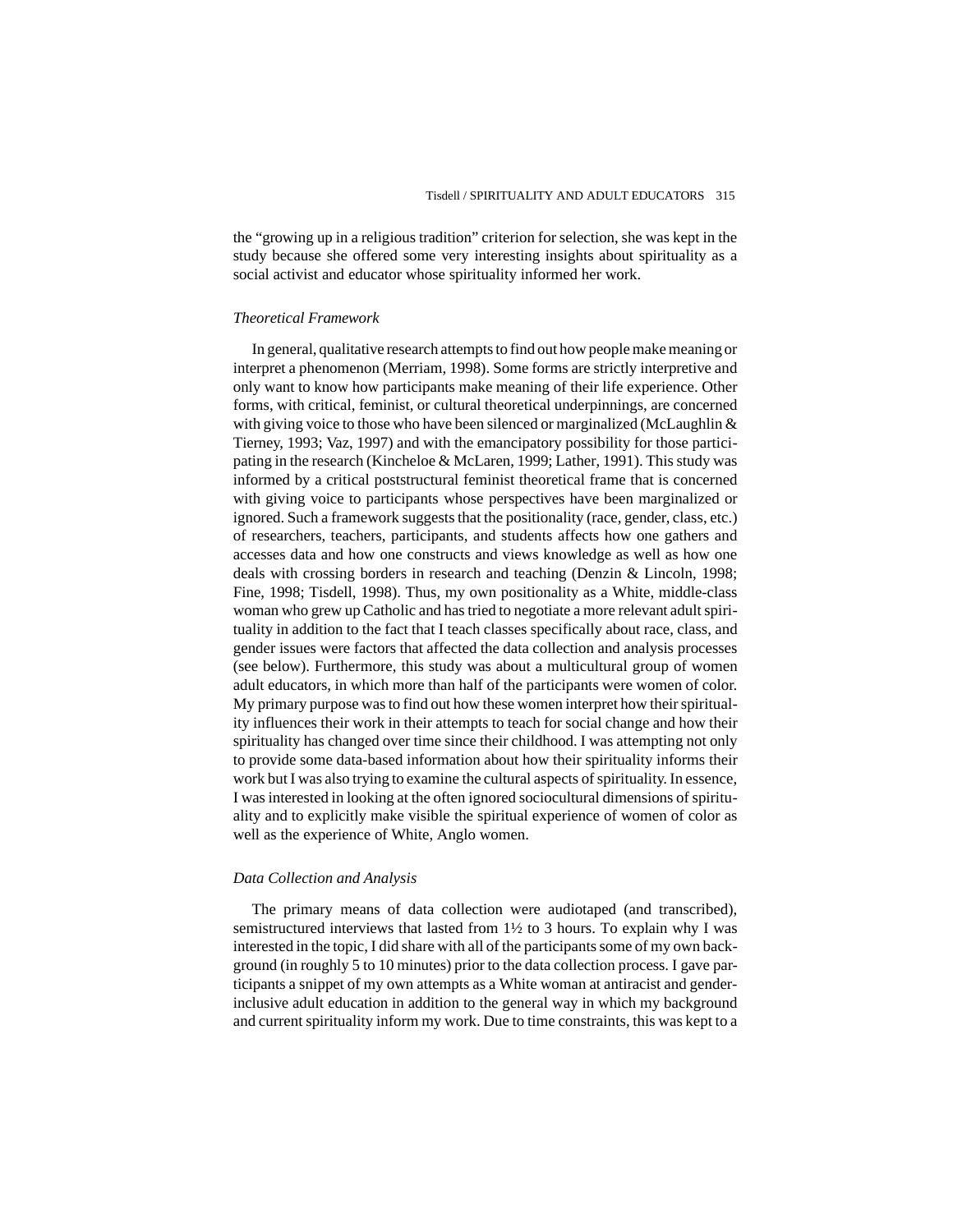minimum, although I did tell participants that I would be happy to share more about that at a later time, and I also asked participants if they had questions prior to the interview. I believe this provided a context for why I was doing this work, helped create a rapport with participants, and made the interviews a shared conversation in which specific topics were pursued as they arose naturally. Furthermore, I was attempting to avoid what Fine (1998) and others refer to as "othering" the participants: gathering very personal data from participants while giving none about myself. Thus, I gave participants the opportunity to ask me questions if they so desired. Interviews focused on participants' definitions of spirituality, the sharing of three significant spiritual experiences, how their spirituality has changed over the years and motivates and informs their adult education practice, and how their spirituality relates to their own race, ethnicity, and cultural background. Many participants also provided written documents of their own writing that addressed some of their involvement in social action pursuits and/or issues directly related to their spirituality, or they sent e-mails offering further clarification on issues we had discussed. Thus, the multiple sources of data collection methods of interviews and documents was a means of triangulation.

Data were analyzed throughout the study. At the suggestion of Merriam (1998), a preliminary analysis was done after each interview. Data were coded and re-coded according to the constant comparative method until themes began to emerge. At this point, member checks were conducted with several of the participants to increase dependability of findings. In 6 instances, a summary vignette was written up and sent to the participants for their feedback and for further detailed member checks, and corrections were made and any omissions were added. These 6 participants were chosen specifically because their cultural and class backgrounds were the most different from my own, and I wanted to ensure that I was accurately portraying the central points of their stories. This was particularly important because there were times when I had misunderstood some of the nuances of what they had shared during the interview. This was not only another way of member checking but it was also a way of ensuring what Fine (1998) refers to as "writing against 'othering' "—a way of guarding against inadvertently projecting my own experience onto these women while missing the real salient points of their own race, cultural, or class experiences from their perspectives.

# **FINDINGS**

As an introduction to the findings, it is interesting to note some significant commonalties among participants that were not specific to the criteria for sample selection. First, although all of these women were socialized very specifically in a specific faith tradition as a child (with the possible exception of Lisa), only one is currently an active participant in her childhood religion. Second, all of these women have personal experiences of marginalization. Obviously, the 9 women of color experience this based on their race or ethnicity, but of the 7 White women, 3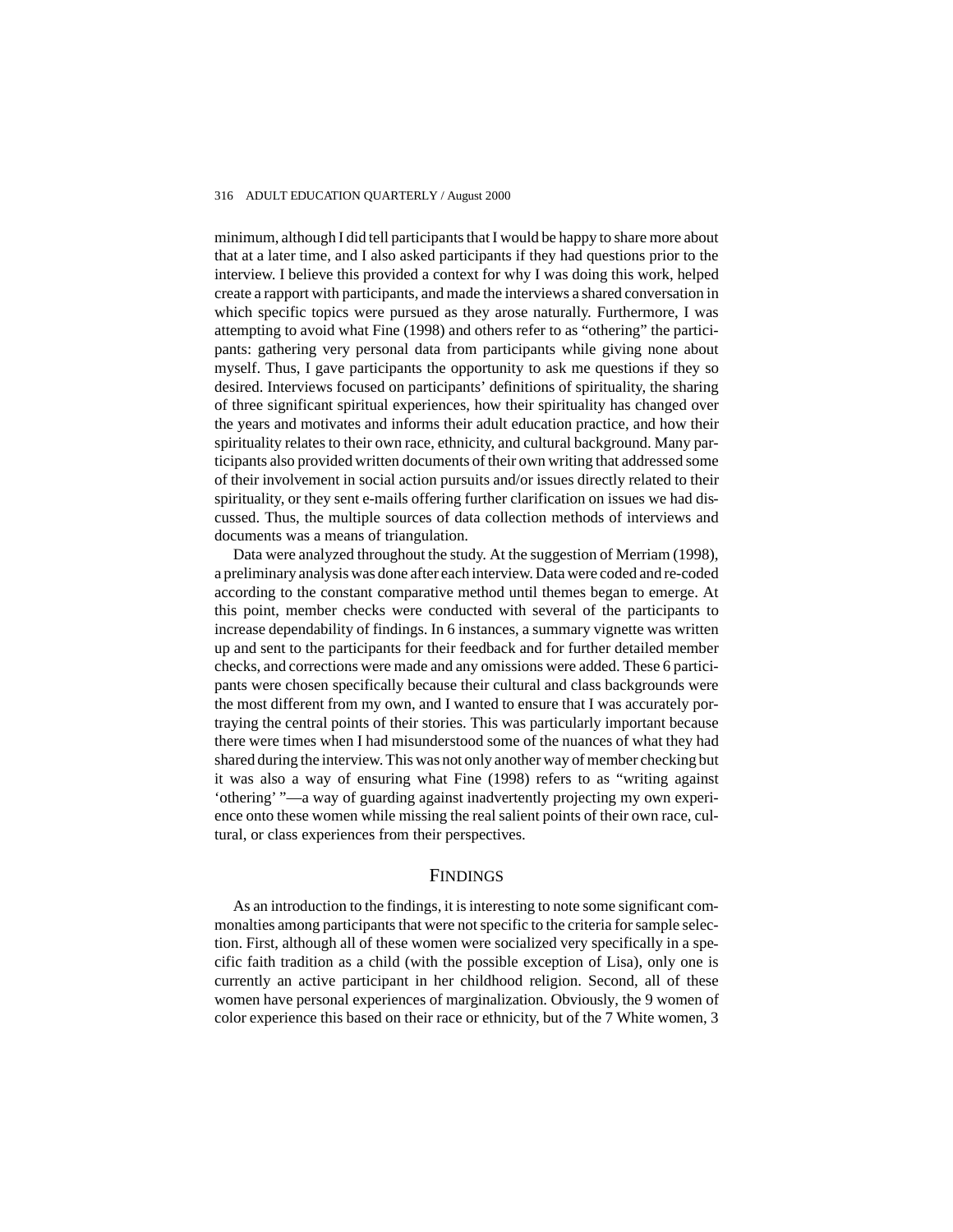are lesbians, 2 are Jewish, and 4 are from working-class backgrounds. Patricia, the only White, heterosexual, upper-middle-class background participant, had been married to a Muslim North African man for 15 years and had spent time living in North Africa, so she also had personal experiences of marginalization. Perhaps because of their experiences of marginalization, these participants have a greater interest in teaching across the borders of race, gender, and culture. Third, these women range in age between 37 and 69 years, most of whom were strongly influenced by the civil rights movements and other social movements of the 1960s and 1970s. Thus, there may be strong cohort effects in light of this sample. There were five overlapping themes of spiritual experience that focus on the interconnection of spirituality, culture, and social justice education that emerged from the data.

# *A Spi ral Pro cess of Moving Be yond and "Re-Membering"*

Broadly speaking, the spiritual experiences and development of the participants are characterized by a spiral process of moving beyond the religious tradition of their childhood and then, later, "re-membering" in the sense of reconsidering and reframing the life-enhancing elements of their religious tradition and their culture of origin while developing a more meaningful adult spirituality. In this sense, *re-membering* is different than simply remembering and connotes a reevaluation process of reworking of such child hood symbols and traditions and reshaping them to be more relevant to an adult spirituality.

*Moving away*. The early adulthood of most of these participants was characterized by questioning their childhood religious understanding. For most, the initial moving away was largely a result of what they perceived as their institutionalized religion's hypocrisy, sexism, heterosexism, lack of personal or cultural support, or general irrelevance in relation to liberation politics. For example, Julia, a Chicana, noted that "I went away to college [in the early '70s], and I stopped going to church. It was those rebellious times, the church, an institution  $\dots$  and the contradictions, the sexism, I started to question all of it." Julia more or less drifted away during those times, whereas Shirley, an African American woman and civil rights activist, noted that at about the same age, her move away was even more intentional: "I became convinced Christianity was a trick—the oppressor to keep us humble and in bondage.... Even the terminology Lord, Master, Father/God-I had serious issue with it and stopped going to church." Greta's move away was also more intentional and occurred while she was developing a political consciousness. She notes,

This was the '60s, and I renounced my Catholicism and became officially an atheist. It was like a liberation. At first I thought, "I am going to die in hell," and then I became interested in all the events that were going on . . . '60s stuff was happening and it was very political. This was the beginning of my Marxist phase, not very spiritual.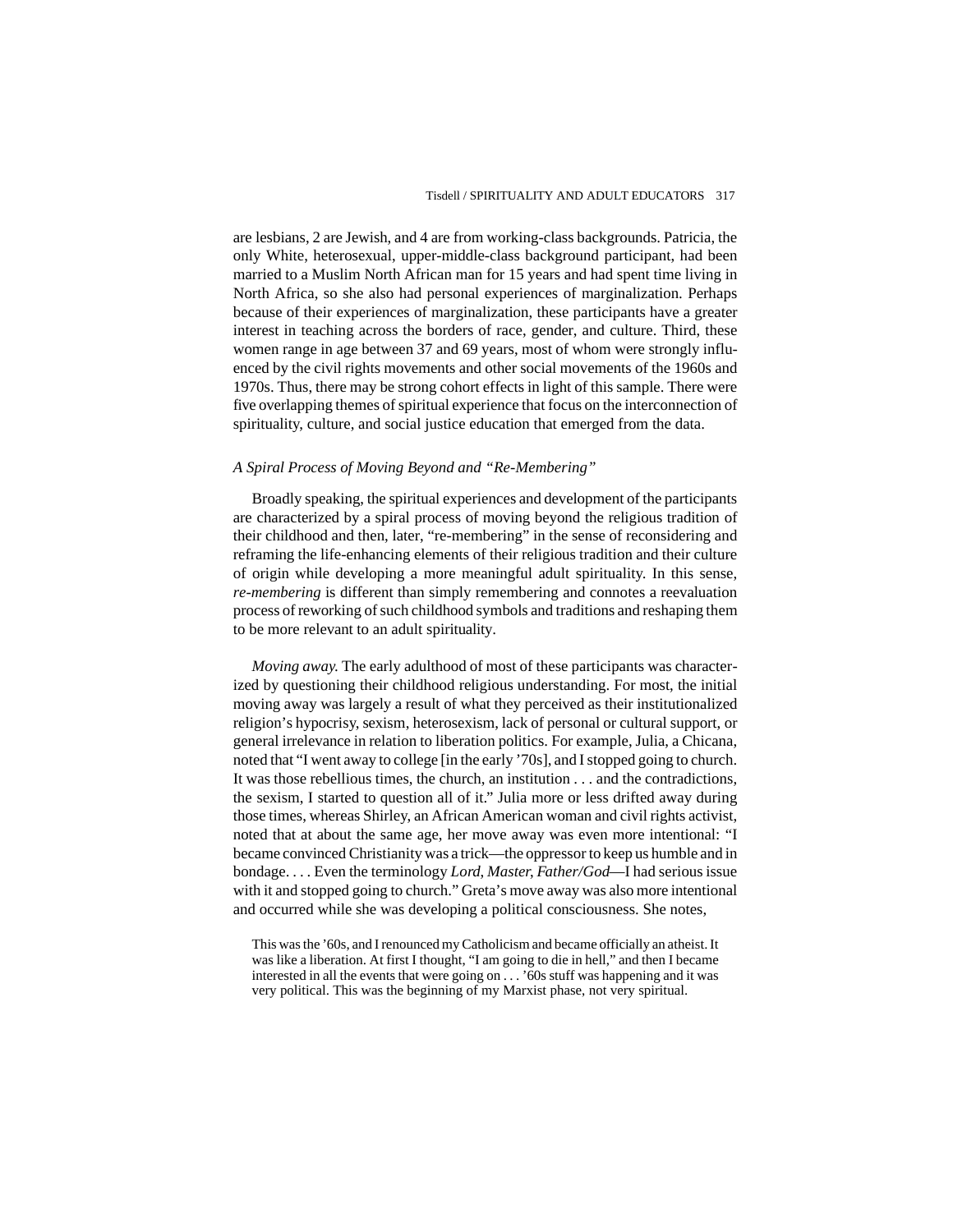*"Re-membering*." Despite this move away, all of the participants reported going back and re-membering in the sense of reframing and reconfiguring the meaning aspects of their child hood faith culture that were important and life giving, and then reshaping them and applying such meaning perspectives to an adult context. For example, although Greta still feels largely negative toward the Catholicism of her upbringing, she notes,

It took me decades to realize that it's the ritualistic aspect of my religious up bringing I really cherished. Easter. I just *loved* Easter Saturday when we went to church and it's all quiet, and it's all dark, and there's no sound, no music, and when the resurrection moment came then all the lights turned on and there was music . . . and I think that has really profoundly affected me. That Easter—there's always some resurrection. You go to hell, you die and you're really at the bottom of mystery, but then you get resurrected. Often I think about when I'm in bad shape—that resurrection.

For Greta, this concept of resurrection, or new life after a dark night of the soul, continues to be an important spiritual concept, although she has never had any desire to reconnect with the Catholic Church.

For many of the participants, the reframing of their faith of origin was related to an understanding of their core values. The White women tended to center more on the genesis of their values. Maureen, who had been heavily involved in the social action movements sponsored by the Methodist Church in the 1960s, noted that "it was from this crucible of spirituality and social action that my own sense of identity and core beliefs were formed." Similarly, Patricia reported that she came from a long line of preachers, teachers, and farmers that valued ethics, fairness, and justice, which continued to inform her social justice work. Others, particularly the women of color, described an ancestral connection that was also present in their faith of origin. For example, Anna, an African American woman, described the music of Aretha Franklin and its connection to the church of her ancestors as particularly significant and as also related to her earlier church experiences. She states,

The way that Aretha sings is very old, so when I go back to my childhood, it's really connected to my parents' childhood, and so on, and so on, so she takes me back to places I don't even know that I know about. There are ancient roots that are beyond my memory of this time and place. . . . When I listen to Aretha—all of those songs are songs of struggle  $\dots$  about how to survive, how to resist oppression, and I got to thinking about other spirituals that I know, and they're all at that level.

Similarly, Afua, who leads trips to Africa, discussed at length the spiritual connection to ancestors as a significant part of her spirituality that is renewed in such trips and that it is always present with her in her daily meditation.

Julia also discussed this ancestral connection and, in critically reflecting on her Latino-Catholic roots, she discussed her current connection to her grand mother and *La Virgen de Guadalupe*.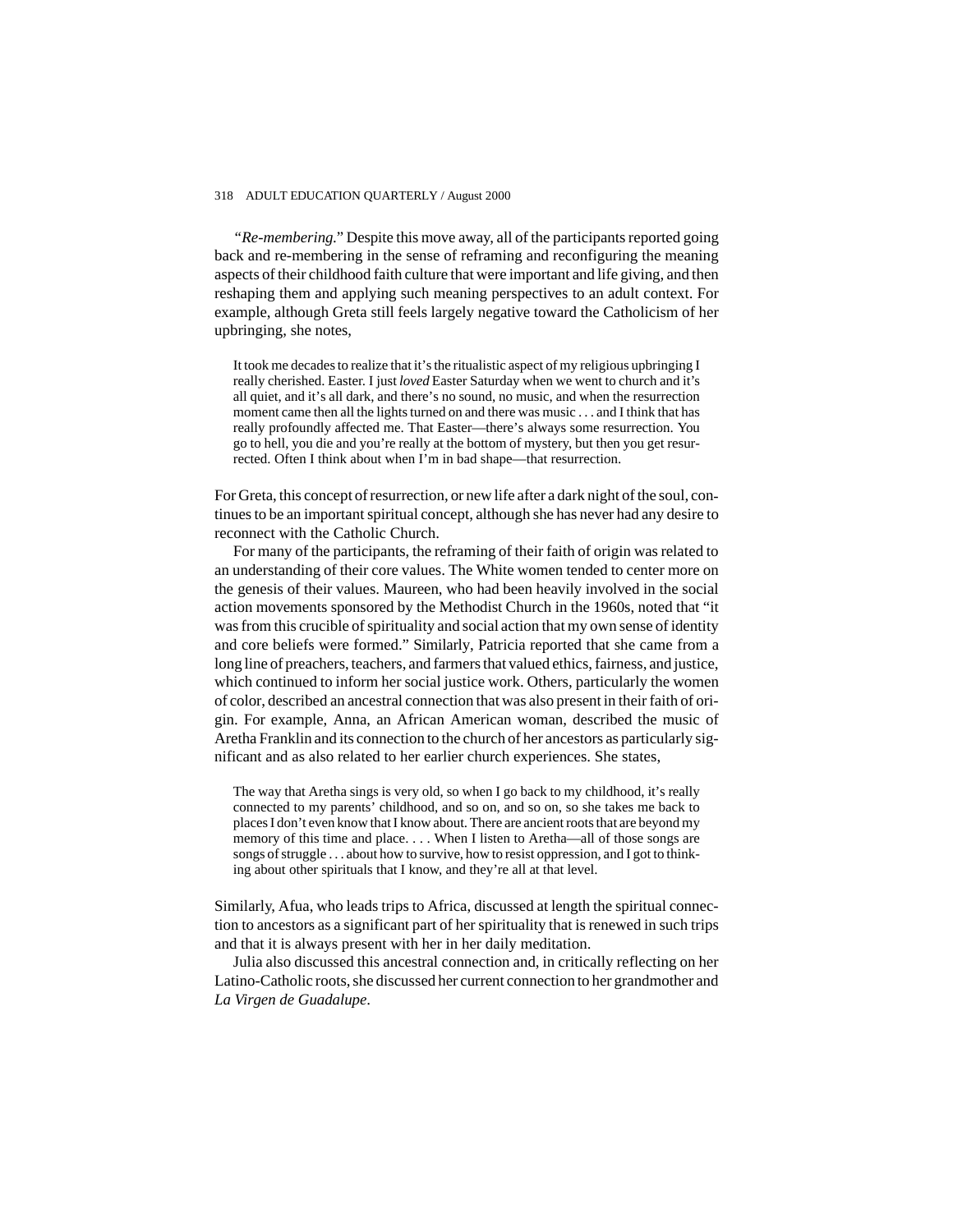I think part of my journey is going back to my heritage, my Aztec and indigenous roots. . . . Ana Castillo gives a different picture of what La Virgen could represent in terms of powerful women. . . . But there's another side to it. . . . I don't always just go with "this is the way that it is" because I do question was that a way for the Spaniards to ... convert the Aztecs into Catholicism? Or is it really an Aztec goddess? ... But I do believe it's a spirit—a spirit that kind of watches over me.

In addition to the ancestral connection and reexamining their core values, the participants also re-membered their culture of origin by looking for specific feminine examples of spiritual power and wisdom both from within and beyond their culture of origin and applied this to their adult spiritual lives. We see evidence of this in the importance of *La Virgin de Guadalupe* to Julia and with Aretha Franklin to Anna as noted above. Harriet, a White lesbian activist, takes inspiration in the work of Harriet Tubman, and Rachael, a social activist, notes,

It took nearly thirty years of my life for me to embrace my Jewishness in a deep emotional way, and so to claim my Jewishness as a significant part of my heritage and identity. My reading . . . along with my mentoring friendships with Jewish women activists—filled me with stories I related to, helping me access my own cultural background through women I identified with.

In sum, although these women needed to move beyond their childhood religious tradition to develop a meaningful adult spirituality, they often spiraled back to reconnect with and redefine important aspects of that culture that affirmed their gender and cultural identity.

# *Spirituality as Life Force, Interconnectedness, and Wholeness*

All of the participants struggled to give *spirituality* concrete definition, noting that somehow language was inadequate to describe spiritual experience. As Lisa notes,

You're just in two different paradigms. For me it's an experience, which is why it's hard to translate. It has to do with the experience of the life-force. . . . Spirituality is some kind of aware honoring of that life-force that is happening through everything.

Like Lisa, most participants discussed spirituality as related to a sense of wholeness, interconnectedness, and order to all of creation as well as related to life force or a higher power. As Anna said,

I think of [spirituality] in terms of connections to all things, not just things here, but also things in the past, and things in the future.... Spirituality to me is not something that you can hold down. . . . It's something that's intuitive, and intuitive things are hard to express; it's something that's felt, and sensed, and not necessarily "thought."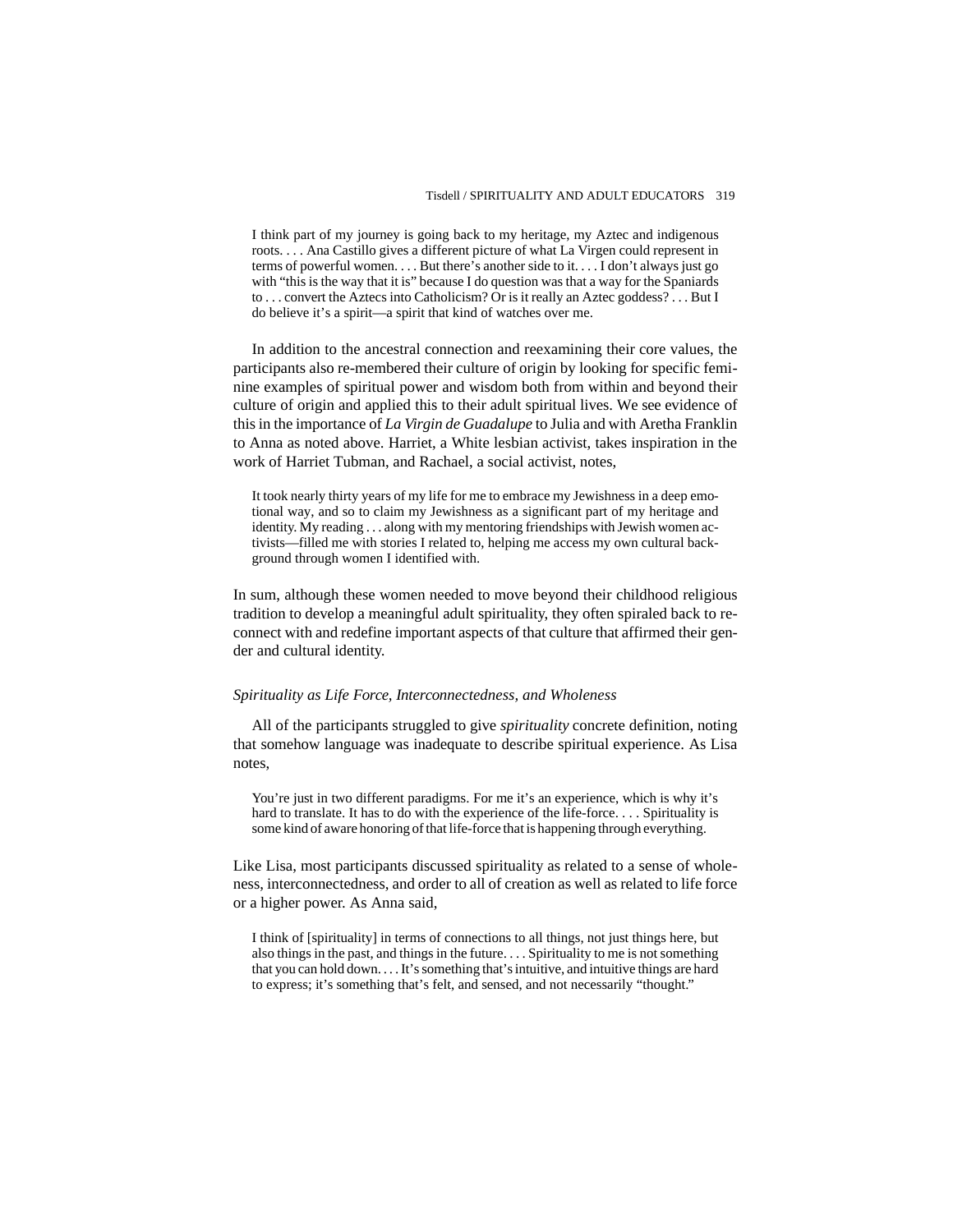Furthermore, many of the participants discussed the fact that the more one has a sense of spirituality as connection, the more one's behavior is affected. In reflecting on this, Afua notes,

The more you're connected to that notion of spirit and spiritness, the more you will do what you're supposed to do.... If you believe that you are connected to other beings and other things and you share divinity, then you know if you harm somebody else, you're really harming yourself and vice-versa, and so you are going to be less likely to harm them because you know that's a part of you.

Although some participants discussed the sense of connection and one ness of all things more conceptually, most gave concrete examples of how they experienced spiritual experience as providing a sense of wholeness. For example, Julia noted,

We have this ritual in my family—every time I go home, and when I'm getting ready to leave, I ask for my parents' blessing, and so they'll take me into their room, and each one of them will bless me.... And I don't feel complete if I don't do that... . So my father will bless me, "te encomiendo a Dios Padre . . . y a la Virgen de Guadalupe," and ask my grandmother and La Virgen to watch over me, and so I feel like my grandmother's watching over me!

For Julia, this sense of completeness or wholeness was ritualized in her parents' blessing that connected her with her grand mother and the important spiritual symbol of *La Virgen de Guadalupe*. Most participants also experienced it in the interconnectedness of all things, sometimes in a sense of synchronicity and in uncanny connections to other people. Many participants reported synchronous events such as when someone from long ago had been on their minds and that person would suddenly call, or the synchronistic meeting of specific people at various points in their lives. Others discussed a sense of spiritual connectedness both in personal significant love relationships and more broadly to others. Elise, an African American woman who had grown up in a largely White northern community, discussed the significance of living in a southern city as a young adult and experiencing a cultural interconnectedness to others of African descent as a spiritual connection. She noted that "in Atlanta, my beauty was affirmed. I could walk down the street and see myself; there was a sense of connectedness ... that I would consider a spiritual connection."

For many of these participants, this wholeness or life force that is, as Lisa says, "hap pening through every thing" was manifested in experiences beyond the cognitive that brought together the physical, the emotional, and the whole ness of creation and one's being. One participant described the three most significant spiritual experiences in her life as being related to the physical and the life force, which provided a sense of oneness and affirmation of life. These included giving birth, a deeply significant sexual and spiritual experience making love that gave her a new sense of identity, and a serious accident that left her near death and in a coma. Greta also described the significance of the physical in spiritual experience, such as experience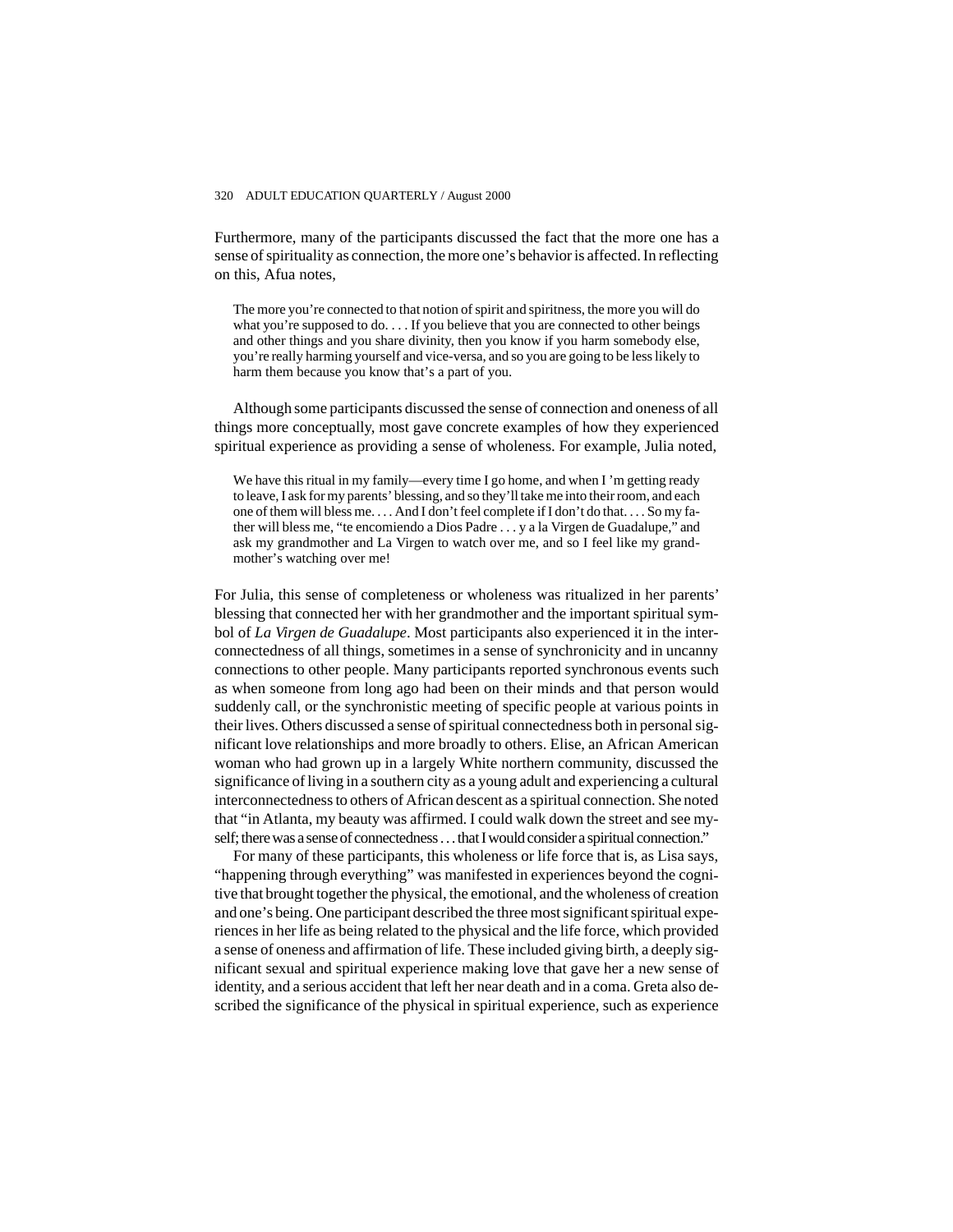in the martial arts and meditation practices that are part of them, that put her in touch with a source within and that resulted in a greater sense of spiritual connectedness with a life force within and beyond herself. Lisa, a White woman who grew up in Alaska and who also spent significant time living and working with Native people there, also described experiencing and witnessing a sense of one ness in watching a 2-year-old do the Raven dance.

And she *got it*. She *was* Raven, and that's what the dance was teaching—sort of a mystical spirituality where you *are* coyote or you *are* whatever this is, and it transforms the way you are—your consciousness is different. And it was a *wonderful* moment, seeing this little tiny being who was already there.

The sense of the physical embodying of Raven in the dance of the 2-year-old and her sense of the one ness to the point that she became Raven in that moment was key for Lisa. Like Lisa and Greta, many participants described spiritual experiences of becoming and witnessing a sense of wholeness and interconnectedness of all things: in nature, in relationship with others, and in connection with one's self. Beverly, an Alaska Native woman, talked specifically about her spiritual connection to nature as a runner in the woods of Alaska, where she has to negotiate the reality of moose and bear. She also connects this to some of her own cultural background and notes,

I really am not [afraid], because as I have seen these animals, I respect them, and I actually talk to them when we've bumped into each other. It's an acknowledgment and awareness, because *we're* animals. We're all on this earth together, and we just go about it in a different way. And because  $[I'm]$  Tlinket . . . there is a real kinship and a dependency on animals.

Like Beverly, Lisa also spoke of this relationship with the wilderness as a spiritual reminder of the connectedness of all creation.

# *Pivotal Experience of a Perceived Higher Power That Facilitates Healing*

All of the participants discussed at length significant experiences related to a perceived higher power that specifically facilitated healing. In several cases, these experiences resulted in the courage to take new action in their personal lives. Most of these experiences were quite emotional and also were connected to a sense of wonder and mystery. Harriet, who grew up Pentecostal in a working-class community in the rural South, described an extremely significant spiritual experience that helped her come to terms with being a lesbian.

I got hurt playing softball and I tore my quadriceps so bad I passed out. I went to the best orthopedist in town, who put a splint on it which hurt really bad. I also believed in faith healing, and one night I went to the altar I felt this real coldness go into my leg,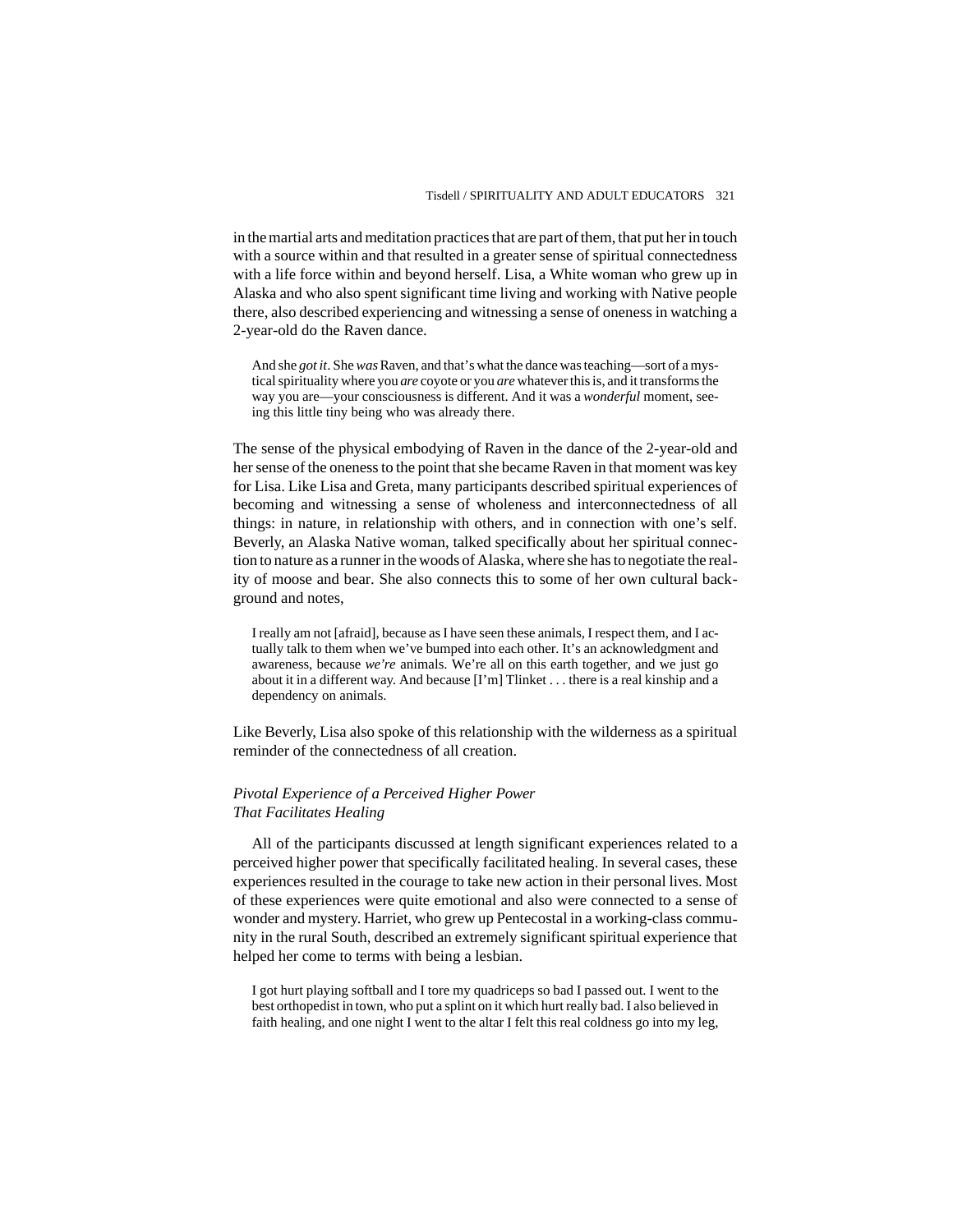and then [it] got really hot, and I thought "wow" and the minister told me—I took the splint off, and the big lump that was on my leg, it was gone!... Well that was a turning point for me, because I thought, "Why would God heal me, if I was this person that was condemned to hell?" God wouldn't do that for me, and I thought, "OK, this is my sign" that it's OK for me to be a lesbian.

From that day forward, she worked on behalf of women's rights, lesbian and gay rights, and on social issues of all kinds and also had a renewed appreciation for the mysterious and healing power of connecting to what was perceived as a divine presence.

Some of the participants reported experiences that were related to grief and new life. For example, Anna described an experience immediately after her mother died, when she was traveling on a train to her mother's funeral. She notes,

I was watching the telephone poles go by, and a black bird flew past the window and came real close, and in my ear, I heard my mother's voice say "I'm free!" and it was like a major relief because I'd been grieving and crying and as soon as I heard that voice say "I'm free," it was OK.

Elise described a similar experience of the grief associated with having a miscarriage and a troubled relationship with her own mother. She described going to a meditation service led by a woman in the Siddha Yoga tradition, shortly after her miscarriage, and explains,

Well I closed my eyes and everything was silent, and for the fist time there is no internal dialogue.... And all of a sudden there's a voice in my head that is not my voice that says, "Why are you upset with your mother. I am the mother. Why blame her?" . . . After the program was over . . . I went up and when I did this woman said to me "You've been working very hard," and immediately I broke out into tears . . . and I was just weeping and weeping and weeping, and at that moment my life changed.

Elise then went on to describe how she went about the healing of her relationship with her mother. Patricia described some significant dream experiences in the aftermath of her divorce that were seen as "graced moments" as offering a path for healing that helped her move on with her life. In short, all the participants described significant moments in which they had a strong sense of a divine presence that facilitated healing and the courage to take new action in their personal lives.

# The Facilitation of the Development of Authentic Identity

Virtually all of the participants discussed spiritual experiences such as those noted above as experiences that facilitated the development of what many referred to as their authentic identity. Furthermore, for many participants, their ongoing personal identity development could not be separated from their spirituality. Ava, who grew up in Central America, after describing parts of her mixed cultural heritage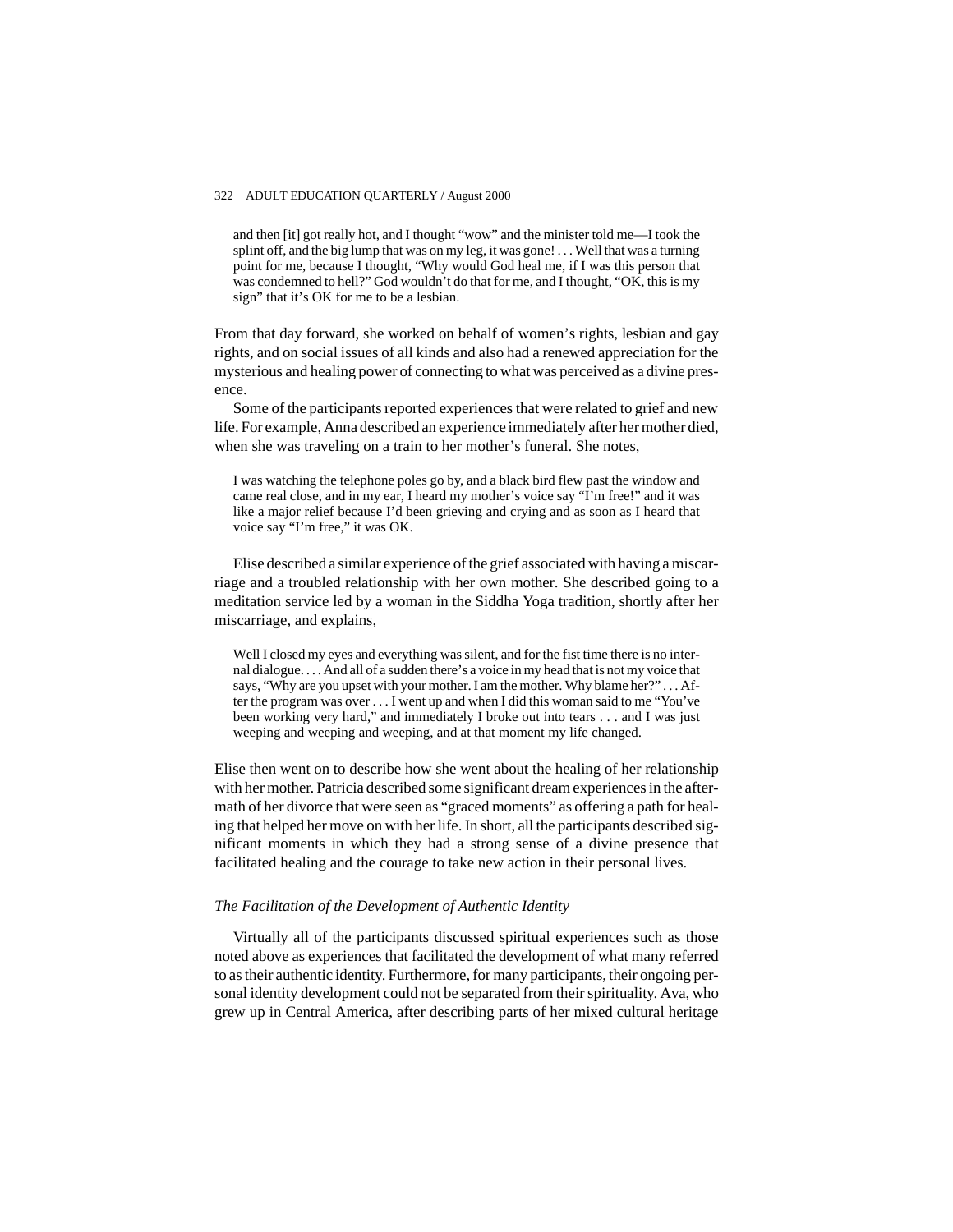along with some of her Mayan ancestry, noted, "I think that spirituality is to know who you are, and to be able to define who you are, wherever you are, despite the changing conditions of your life." Harriet's experience of her physical healing also assured her of the authenticity of her own lesbian identity, and Elise's spiritual experience helped her deal more proactively and more maturely with her own relation ship with her mother. Furthermore, for Elise, the fact that her healing was facilitated by a woman was significant, and in explaining the incident noted above, she noted,

I needed that woman energy. I needed it. I needed a mother. I didn't need a tangible mother. I needed to know and experience that love energy, that nurturing energy that my mother could not give, so I could forgive my mother. The actual quotation [she used] was "I am God the father and the mother" but the part that was for me—the mother part. And that's the part I latched onto because I really needed a mother and I didn't have it. So to be able to have that experience was part of my personal development.

Some of the participants described experiences of moving away from their child hood religious traditions to develop other parts of themselves as an important part of both their spiritual development and the development of their identity. Patricia, a White woman and psychology professor, described recognizing a need when she was in her early 20s to develop the cognitive aspects of her identity and forego some of her involvements in a quasi-fundamentalist Christian community to develop both intellectually and spiritually. Anna also described her move away from her child hood religion at about the same age in addition to her involvement in neo-Marxist social movements as facilitating a greater understanding of spirituality and her own identity. She notes,

I think Marxism is a form of spirituality because it really is about connections with other people; it's a rather earthly bound nature of connections, but it's still about looking back and looking forward, and taking care of each other... . So I guess it became in my Marxist period, which lasted until I was in my 30s; it was a transformation of God being outside of me who controlled all things [to] an inside internal controlling force—that human, or that life-on-the-planet work was involved in making change, involved in creating reality, taking care of each other . . . that those connections happen here because of what we do as opposed to some other something outside of you doing something, and so I think in retrospect, my spirituality was still there.

Thus, Anna's ongoing cognitive development and understanding of her identity that included communal responsibility was related to her personal and her spiritual identity development. Similarly, Greta and Shirley also described their foray into neo-Marxist political literature and social movements in addition to their "atheist" phase" as related to their overall spiritual development.

Some of the participants discussed their spirituality in conjunction with their identity development as in the case of those cited above. Others described it more as a source of support in their own identity development. For example, Beverly noted,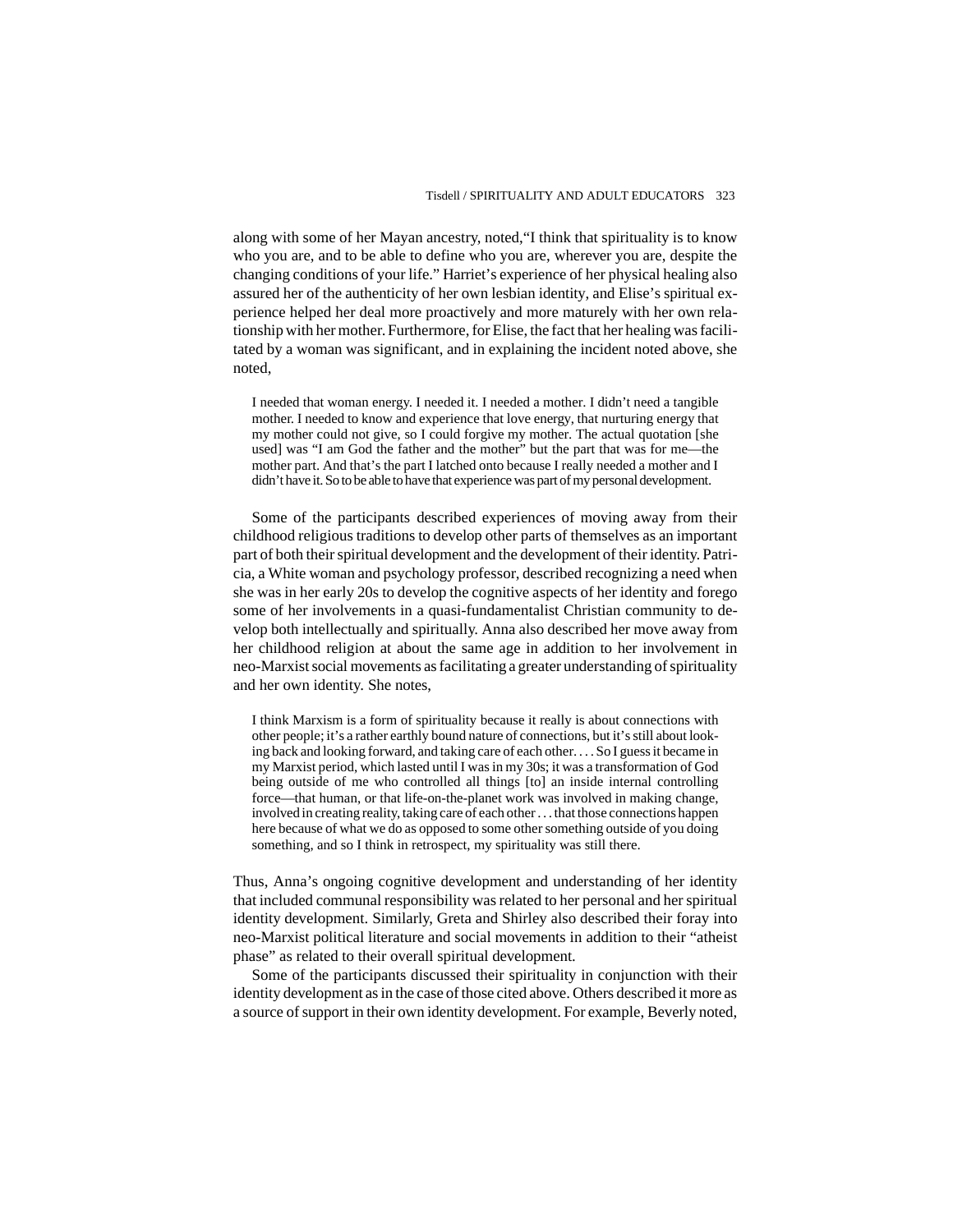"It certainly got me through a lot when I was going through my divorce, because I did spend a lot of time addressing issues that I had never addressed in my adult life." In essence, Beverly described the fact that her spirituality gave her the courage to face her own issues with the help and spiritual support of a couple of friends. Nancy, who grew up Jewish but now practices in the Siddha Yoga tradition, reported that her current spirituality and meditation practice help her stay focused on what is important in her life and who she is as a person rather than being focused on her own ambition and ego, which she says was a trap she fell into earlier in her career as an academic. Sue, an Asian American woman, described living for a time overseas away from her husband and finding a more solid independent identity apart from her hus band as a spiritual experience that facilitated her authentic identity. Furthermore, she noted that her spirituality also helped her accept her daughter's lesbian identity. All of the participants viewed their spiritual development as related to a more authentic identity and, consequently, to also be more accepting of the identities of others.

# *A Way of Life Re quiring In ner Re flec tion and Ac tion for So cial Change*

Perhaps somewhat a function of the criteria for participant selection, yet extremely significant, was the participants' commitment to work for social change in light of their spirituality. Participants saw this not only as an ethical responsibility but also as a way of life that affected their emancipatory educational practices.

*An integrated approach to living.* All of the participants discussed the importance of trying to create an integrated and balanced approach to living that was grounded in their spirituality. All of them also discussed struggling to try to actually do this while maintaining a commitment to the importance of a holistic spiritual grounding place. In considering how this integrated approach manifests itself in her work and personal life, Shirley noted, "I am always teaching whether I'm at [the community college] or not." In essence, this sense of nurturing a way of life required inner reflection and connecting to one's center or life force, the realm of mystery, or perceived higher power. Greta speaks specifically to this point and notes that there is an "ethical underpinning" to why she values spiritual practice.

One of the things I've learned over the years is that if you practice a certain way it's like you become *one*—you don't have the mind/body split anymore; there's kind of a sense of one ness; and the sense of one ness for me translates into or is strongly related to [living] in the world. Everybody is separated, split, fragmented, except in bits and pieces—to try to translate a sense of one ness that's more like a mental/spiritual/ emotional . . . [the point is] to live that out when you're not in a meditative state.

She goes on to elaborate that spirituality is about cherishing as opposed to extracting life and is also core to one's deepest identity.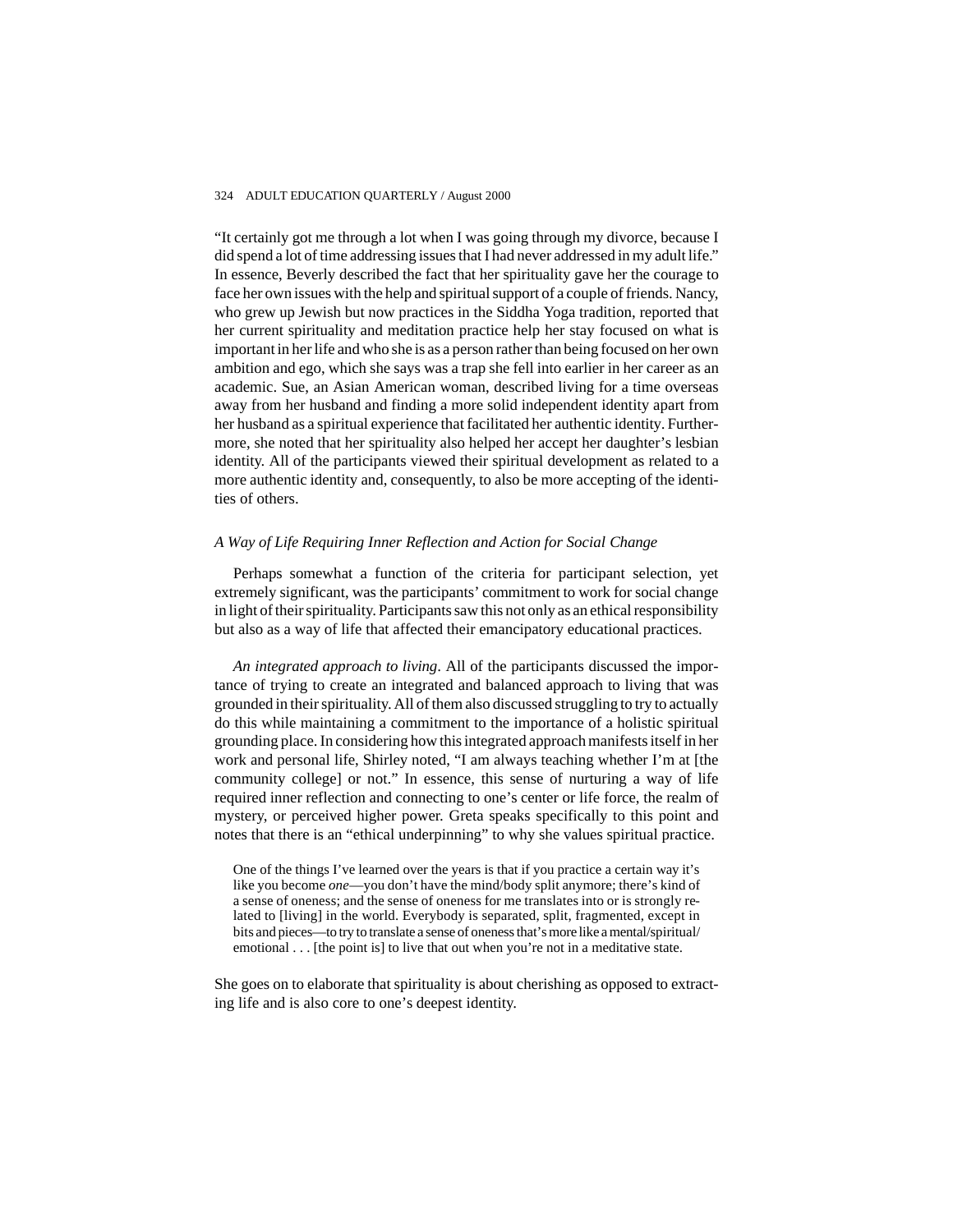[Life] is there to maintain, to nurture.  $\dots$  And people are split and at war with each other because they don't cherish life the way it should be. So I guess it's kind of the spiritual foundation of the kind of calmness; if you want to meditate you have to have a sense of how important calmness is, and how important it is to be clear about the way you are, and who you are with that work; otherwise, you don't see what's going on.

Thus, for Greta and most of the participants, having a spirituality was foundational both to their core identities and to their social justice work. As Anna noted,

It is the reason really I am here, on a spiritual plane, but on a real plane, I have no alternative. There is really no alternative to doing this work because of the devastation, I mean what else do you do? It is my responsibility, my duty, my reason, my history, my spirit, my soul.

Although their spirituality was foundational to both their social justice work and their core identities, it also moved participants beyond themselves to develop more of a global consciousness. As Julia remarks,

It's bigger than just being Chicana. I'm also a member of a global community—it encompasses more.... For me, working for social justice is n't just done 5 days a week; it's in every part of my life . . . it's a way of living. I call it spirituality.

For many, this greater sense of having a global consciousness was also oriented to trying to build community. Mariposa, a Chinese American educator and activist, notes that spirituality for her is about "building community. I try to do that wherever I am; I know [it's] what helps me stay grounded." This sense of orientation toward community included a global community, but for many, it also included a historical community and legacy. As Shirley explains,

I think my responsibility is great because I know what people went through so that I could have the freedom and the power to move forward in the world, so I must get up! And I must dig deep! And I must do good! And to not do that would be an affront to my ancestors who stayed alive, and stayed strong, and stayed spiritually connected through centuries of brutality and every thing, beyond slavery. That's what it is for me.

That is what it is for the participants in this study: a way of life that requires attention to the inner world through centering and meditation, but it also requires action in the world.

*Spirituality as a noncoercive presence in emancipatory educational practice.* Part of what the action in the world for these women included was a commitment to teach or work with community groups in a way that challenged power relations. Participants indicated that spirituality indeed informed their educational practices, although most participants were somewhat tentative in how they discussed it or drew on it in educational settings. None of the participants wanted to be seen as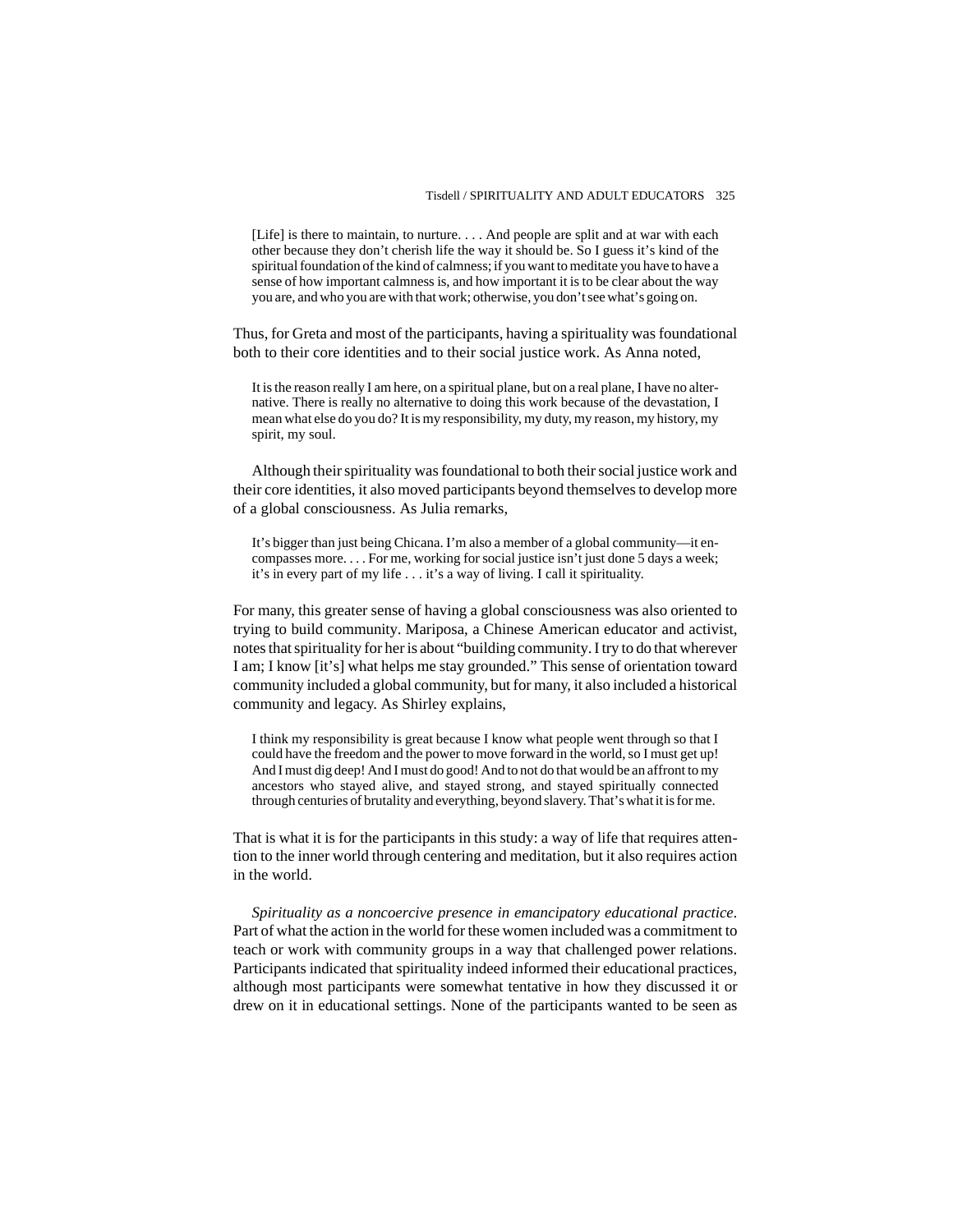doing any thing coercive or in any way as pushing a spiritual or religious agenda. All of the participants were comfortable drawing on it in more subtle ways, noting that it was often present in learning environments in the lives of the learners as well as them selves. For example, many participants reported that, in discussions of crossing borders of race, class, or culture, classroom or workshop participants will often bring representations from their cultural background that are also spiritual symbols. Most of the participants also noted that spiritual experience itself is not primarily a rational experience. Rachael reflected on this in relationship to culture.

They [culture and spirituality] are not separate, because what's culture? It's music, it's singing; it's dancing; it's storytelling; it's presentational knowing. . . . They're both less about what's happening in my head; they're more about what's happening in my body and my heart. . . . Culture is a way to express spirituality; they're very interwoven.

As Nancy noted in describing her experience with Siddha Yoga in meditating and chanting, spirituality was partially about learning to listen with her heart: "For me, being an intellectual academic person, I have to suspend my academic intellectual be liefs, and that it's really all about faith in your heart. So I really listen with my heart. That's what was transforming."

Perhaps because spiritual experience is not primarily about rational processes, there was a difference between the higher educators (9 participants) and the community-based educators (7 participants) in how directly participants discussed or drew on spirituality in educational activities. Of the higher educators, Afua, a psychology professor, was most direct in her use of it in her classes, but she noted that she rarely uses the word *spirituality* but, rather, would draw on it and make connections to cultural aspects of symbol when appropriate. For example, she begins many of her classes with a centering exercise, and when she teaches classes in psychology from an Africentric perspective, she may begin with a libation because she sees this as grounded in the culture she's studying with students. In general, the higher educators tended to draw on spirituality more in preparation for classes (through meditation and centering exercise) or in less formal work with colleagues or students, such as in advising sessions where it may be directly discussed. Elise noted that she needed to pray to get through teach ing classes about rac ism when she has to teach in the suburbs, and Nancy discussed the chanting and centering activities she uses in preparation to teach classes about social justice. Most of the higher educators reported that in actual class room activities, spiritual issues would be acknowledged as they arose and would be drawn on implicitly, such as in the use of music, symbols, art forms, or in an occasional or one-time activity that might suggest a spiritual connection that moves beyond conflict. But many educators were hesitant to discuss it too directly or obviously so that, as one participant noted, "people don't feel coerced."

On the other hand, those who worked in nonprofit or community-based organizations reported that issues of spirituality come up more often in their work with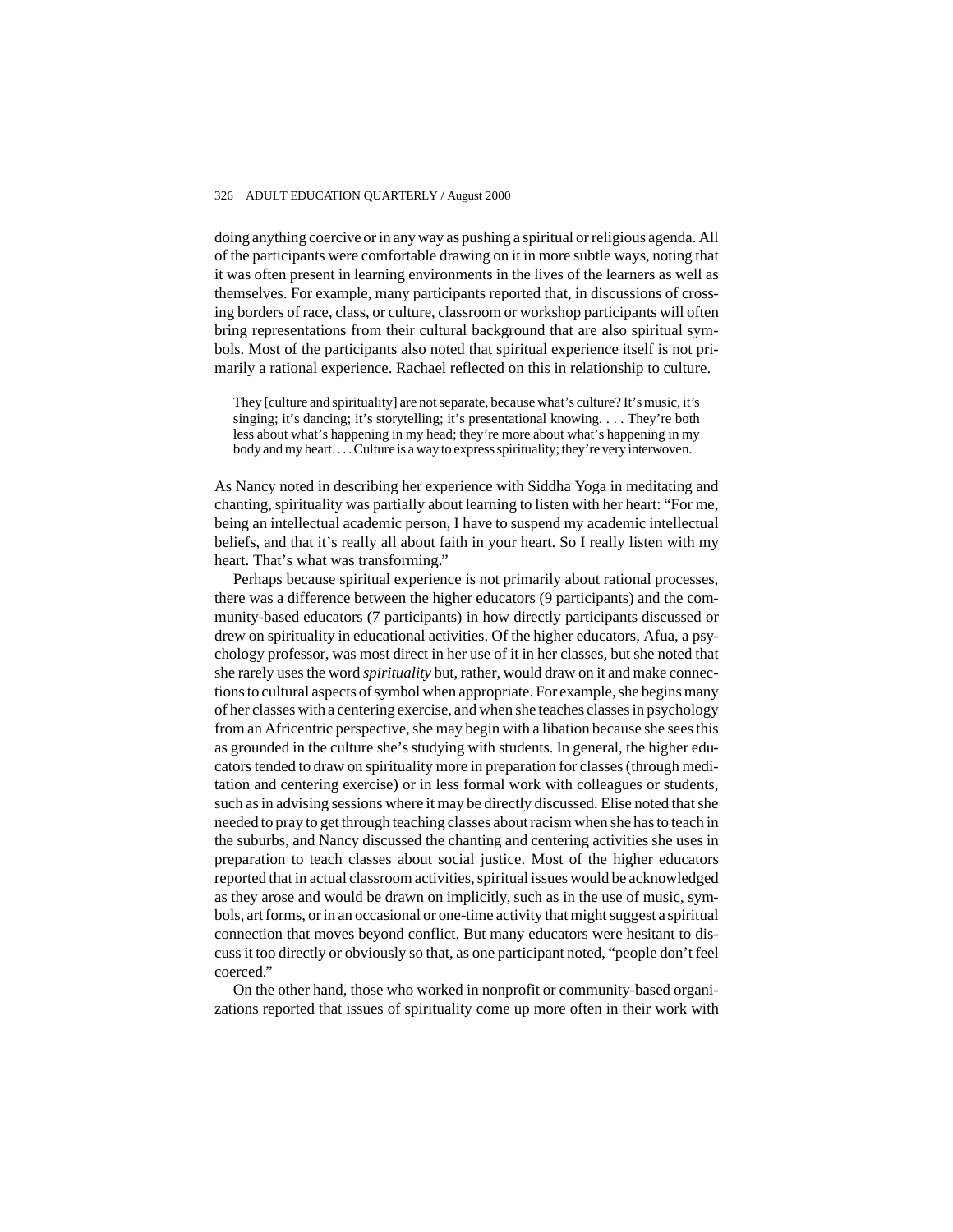communities; it is brought up and drawn on by community members themselves. For example, Mariposa reported that in her social justice work with a Latino community, the participants cocreated an educational activity done in the context of a Mass, and in her work with a Native American community, a ritual ceremony was created by participants as empowerment of the group. Harriet, who co-runs an adult popular education center in the South, reported that, as part of their social justice work, they host monthly spirituality circles that are made available to the community in which prayer, meditation, and ritual are used both to affirm people's identity and move them to action.

In general, those who work in community-based or nonprofit settings seemed to feel less confined by the rationalistic structures of higher education, so they felt freer to use different modalities to provide different kinds of experience for people. Spirituality was more or less accepted as a dimension of human experience that needed to be attended to on some level in potentially educating for social change. Lisa, who does antiracism workshops and is a singer-song writer whose music and concerts focus on social justice issues, discusses the fact that spirituality is very much a part of her work as both a performer and an educator. In speaking broadly of spirituality and its connection to how she attempts to educate about justice issues, she emphasized the importance of setting a tone and notes,

Music, of course, is evocative of the soul and of the emotions, so I'm modeling I think to a lot of people that really in fact it is not only safe, but *it's great* to put this stuff out there. That's what I mean partly by tone—I have a great deal of confidence in my perspective drawing as it does from the larger wild community, and a lot of people have lost that confidence, particularly urban or raised urban—or just to have somebody who sort of looks like them, they can "phew," be there, be safe, be connected. I totally get that we should be and are grieving for what's happening on the planet. Of course we are!... When I'm structuring experience for people, I'm very aware of the effect of tone so that the deeper the material, the lighter you have to have something else happening so that most people cannot sink . . . it allows people to stay with me.

Lisa's concern, like many of those who are doing educational work in community-based or nonprofit settings, was creating an atmosphere that helps people be more present and open to new kinds of learning that included an affective component to hopefully facilitate social change. Educators in these settings were not concerned that such learning experiences necessarily be explained in rational terms.

Although spirituality was the grounding place for the participants' social justice work, nearly all of them expressed the desire to more directly draw on it a bit more consciously in their educational practices. Most of the participants reported that there has been little direct or intentional discussion of it among their colleagues but that, more often, people are spontaneously bringing up what could be conceived of as spiritual issues, particularly in relation to teaching for social justice. Julia, who works with an educational consulting group on diversity issues, notes,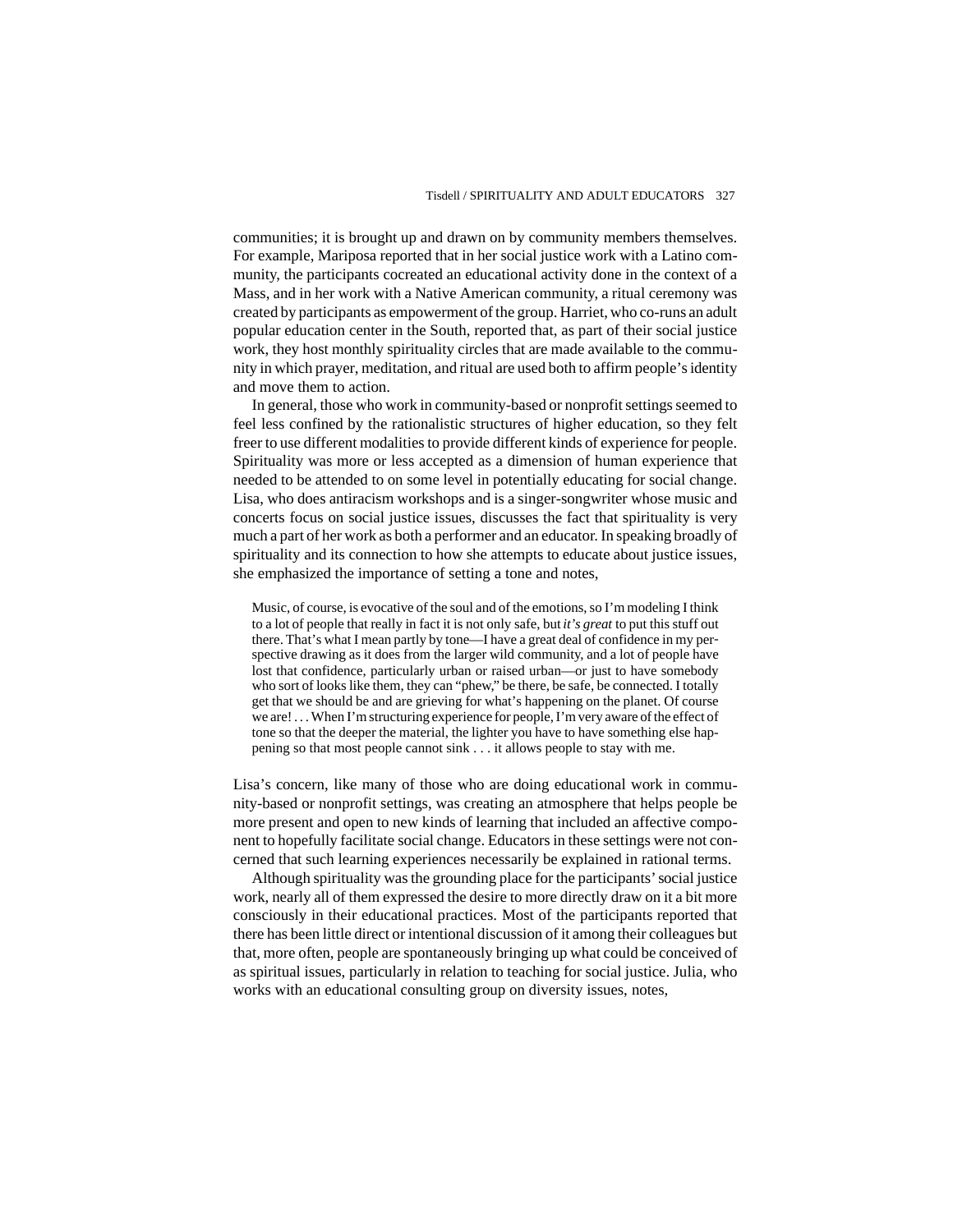I find there is a dimension of spirituality in the way we relate to each other and in the way we collectively approach the work of social change. Because we are each from a different cultural background, we express our spirituality in different ways: Hawaiian chants, prayers to the four directions, Christian prayer.  $\dots$ . The interesting thing though, as I think more about it, I suspect that there are also atheists among the group, yet we somehow seem to delve into spirit. It might be striving to be human . . . I don't know. But we all believe in the goodness of people and the possibility of change while trying to live a life of community.

Although all of the participants drew on their spirituality in their practice, they expressed a desire to perhaps do this more directly but were struggling to find a way to do it in a way that would not be coercive.

# DISCUSSION AND CONCLUSIONS

The findings of the study offer some interesting insights about the relationship between spirituality and emancipatory adult education efforts and potentially to the broader area of adult learning and development. They do need to be interpreted with cau tion because these findings are related to a particularly purpose ful sample of women adult educators chosen specifically because of their involvement in social action efforts and because of their spiritual commitments; thus, these findings are not intended to be generalizeable to all adult educators.

A primary finding of this study is that these participants saw their spirituality and their social justice efforts as an integrated way of life and as a way of thinking and being in the world. They had a strong sense of mission, fueled by their spirituality, of challenging systems of oppression based on race, class, gender, ability, and sexual orientation in their adult education practices. But their involvement in social action efforts also called them back to their spirituality. Such an integrated view of their work as a way of life was reminiscent of Fox's  $(1995)$  discussion of the reinvention of work as related to what he refers to as the interconnection of inner work (through centering, meditation, and experience of the realm of mystery) and outer work (working for greater balance in the world). Furthermore, the participants saw these integrated modes of work both in the paid and not-for-pay workforce as part of their life purpose and were also integrated with their personal and cultural history and, in many cases, an ancestral connection as well. There was a strong desire both to give back to their own communities and to create a more equitable society. This notion of creating community in a larger, more global sense was significant to most of them. In this respect, their stories are similar to some of the participants in the Daloz et al. (1996) study on community and commitment.

Although the notion of community was important, it was initially perplexing to me that only one of the participants (Sue) was still active as a regular attendee at services in the religion of her childhood. Given that spirituality was extremely important for all of them and strongly informed their social justice work, one might expect that more might have a desire to be involved with a spiritual community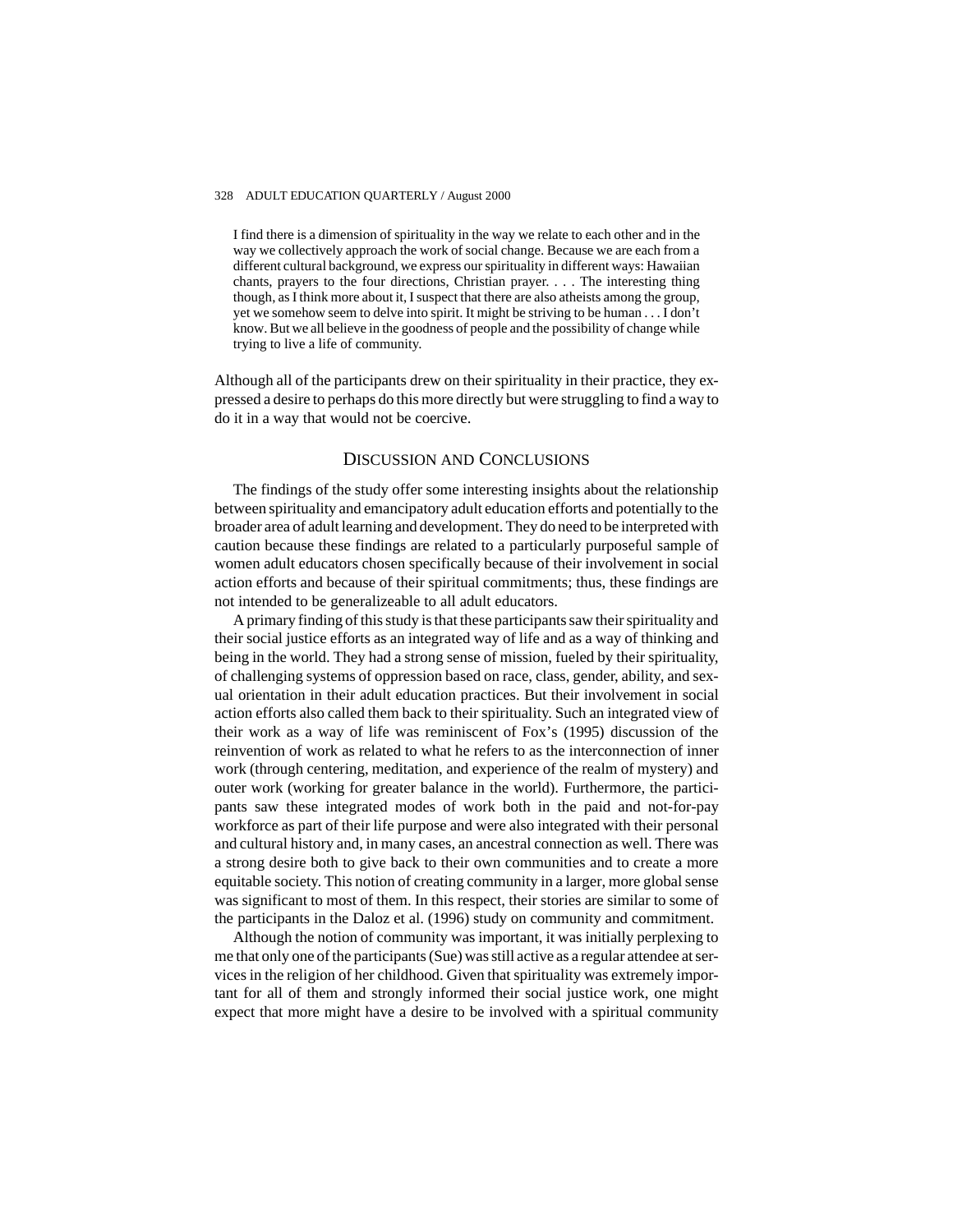through organized religion. This was not the case for most participants; furthermore, most were quite personally leery of organized religion. Given that they are teaching classes or working in programs in which they are problemetizing and trying to change structural power relations based on gender, race, class, sexual orientation, and disability, it is perhaps no surprise that these women would also have trouble with similar structural oppression in aspects of organized religion. Class issues were alluded to by several of the participants, but most often, what was specifically mentioned as problematic aspects of their childhood religious tradition was the sexism and for many, the heterosexism as well, particularly for participants who grew up Catholic or in the more conservative Protestant denominations. Many participants did discuss feeling a need for an occasional communal experience of spirituality, but not of organized religion. In some cases, this need for a spiritual communal experience was filled through the use of ritual and symbol built into their activist activities with specific groups and communities.

Despite having serious issues with structural systems of oppression in their faiths of origin, most of the participants were strongly attached to the symbols, music, and some of the rituals from their child hood religious traditions and the conceptual meanings attached to them. For example, although Greta has long since moved away from Catholicism, the symbolic meaning of Resurrection (the promise of new life after a dark night of the soul) continues to be an important metaphor for her. Similarly, although these women had moved beyond their childhood religious tradition, they often spiraled back and re-membered those aspects of it that were life giving at the same time that they integrated and were exposed to new ideas and new spiritual traditions and had further spiritual experiences as an adult. This aspect of the study is similar to what Wuthnow (1999) found in his study of people who grew up religious. However, what the women in this study seemed to be most attentive to as they re-membered their faith of origin was related to symbolic forms of knowing and unconscious processes: the music, aspects of ritual, and particular symbols. This was reminiscent of Fowler's (1981) remarks in his critiquing of Piaget and Kohlberg for "their restrictive understanding of the role of imagination in knowing, their neglect of symbolic processes generally and the related lack of attention to unconscious structuring processes other than those constituting reasoning" (p. 103).

It is important to also note that the aspects of their childhood tradition that they were particularly attached to were also deeply rooted in a cultural identity. For example, we see evidence of this in the cultural and spiritual significance for Julia as Chicana of *La Virgen de Guadalupe*, in what the music of Aretha Franklin brought up for Anna of the African American experience, the significance of the wilderness for both Beverly, an Alaska Native woman, and for Lisa, who also grew up in Alaska. This aspect of the cultural significance of spirituality may also be in part why Sue continued to attend services in the Korean Presbyterian church; although there were aspects she found problematic, it was affirming of her cultural identity as a Korean American. In any event, this aspect of the study offers some beginning insights to the relation between cultural and spiritual significance that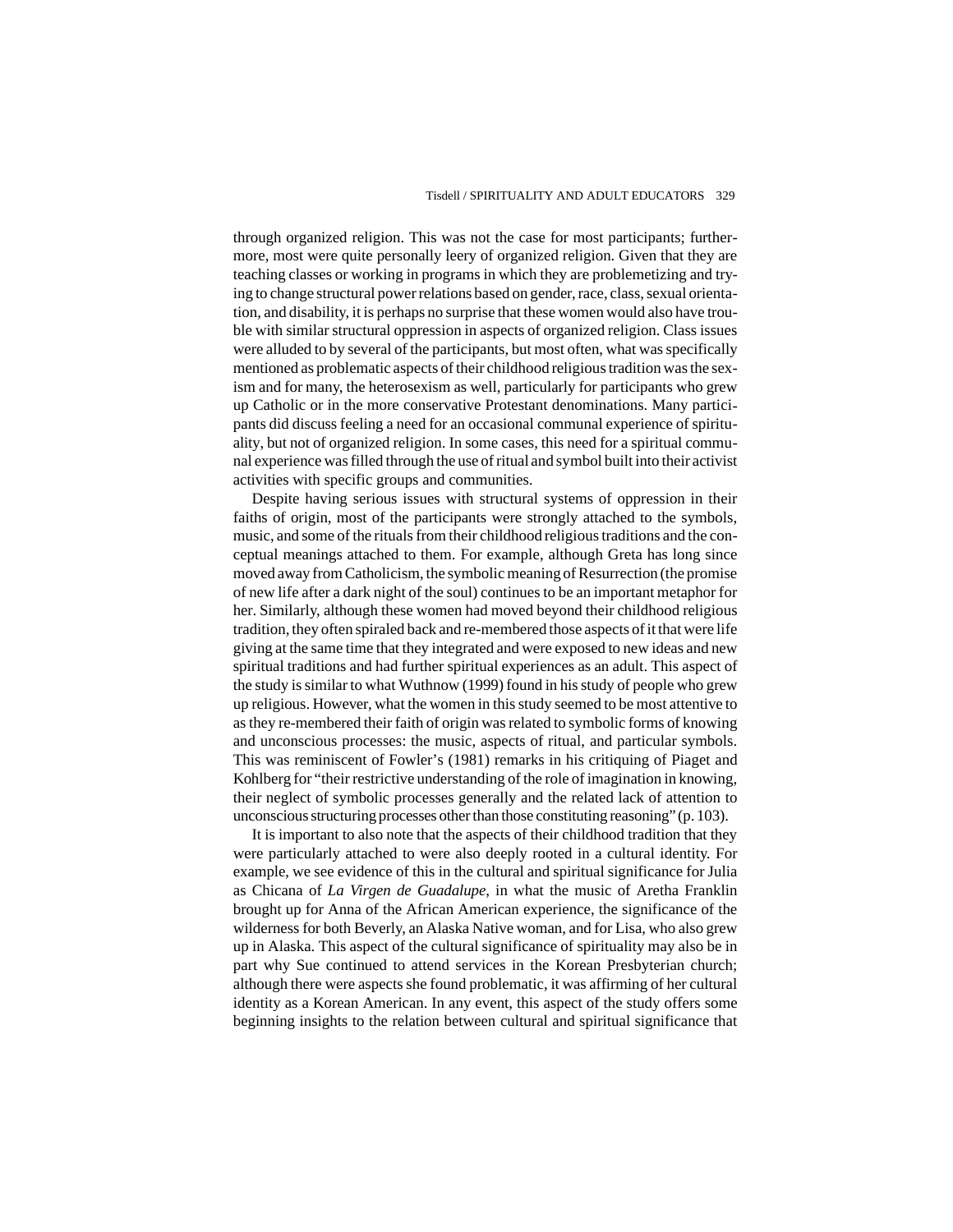has been little discussed in the spiritual development or the adult development literature. Furthermore, what was most often mentioned as an important spiritual symbol for these women was a feminine symbol, embodied in one reminiscent of their culture or in who participants had framed as an important current spiritual symbol for them. (Some of the spiritual figures mentioned in addition to Aretha Franklin and *La Virgen de Guadalupe* were Harriet Tubman, the feminine Buddhist wisdom figure Kuan Yin, female ancestors, and Sojourner Truth, to name a few.) It is interesting to note that currently, 3 of the participants (Maureen, Nancy, and Elise) now identify largely with the Siddha Yoga tradition, which is led by a woman. Although only a couple of participants noted that feminine figures were important spiritual figures for them specifically because they were women, it may be that on an unconscious level these spiritual figures are important in affirming their gender identity and their spirituality as women.

The primary purpose of this study was to examine how spirituality influences the motivations and practices of these women activist adult educators; it was not initially about their spiritual development. However, in sharing significant aspects of their own spiritual journeys and how their spirituality unfolded over time in relation ship to their activism and emancipatory adult education efforts, they actually did discuss how their spirituality has changed over time. Thus, the findings have some strong implications for our understanding of spiritual development, although such implications need to be interpreted with caution. One cannot assume, based on the findings of this study, that spiritual commitment necessarily leads to working for social action or that involvement in social action necessarily presumes a spiritual commitment. Indeed, there are many adults whose spirituality is important in their lives, but they are not involved in social action efforts, and there are many activists who are atheists or who otherwise find spirituality irrelevant to their lives. Fowler's (1981) answer to why only some adults whose spirituality is important to them are involved in social action efforts whereas others are not would be that they are at different stages of spiritual development. The fact that these women did indeed have a spiritual commitment that required social action that directly challenged structural systems of oppression was a specific criterion for participant selection. This criterion was chosen to understand how spirituality informs their emancipatory education efforts, not consciously to choose people at a particular stage of spiritual development or of a particular age. Nevertheless, the fact that these participants were women at midlife, in their 40s and 50s, may suggest that the development of their spirituality in consort with their activism is somewhat age related. Virtually all of the participants reported that reframing their social justice work from a spiritual perspective has become more important with age, but cohort effects are also likely at play here as well; most of these women were strongly affected by the civil rights movements and the women's movement of the 1960s and 1970s that did influence their involvement in and attitudes about the importance of social action. Although the data does not suggest that there is a cause-effect relation ship between spiritual commitment and social action work as part of spiritual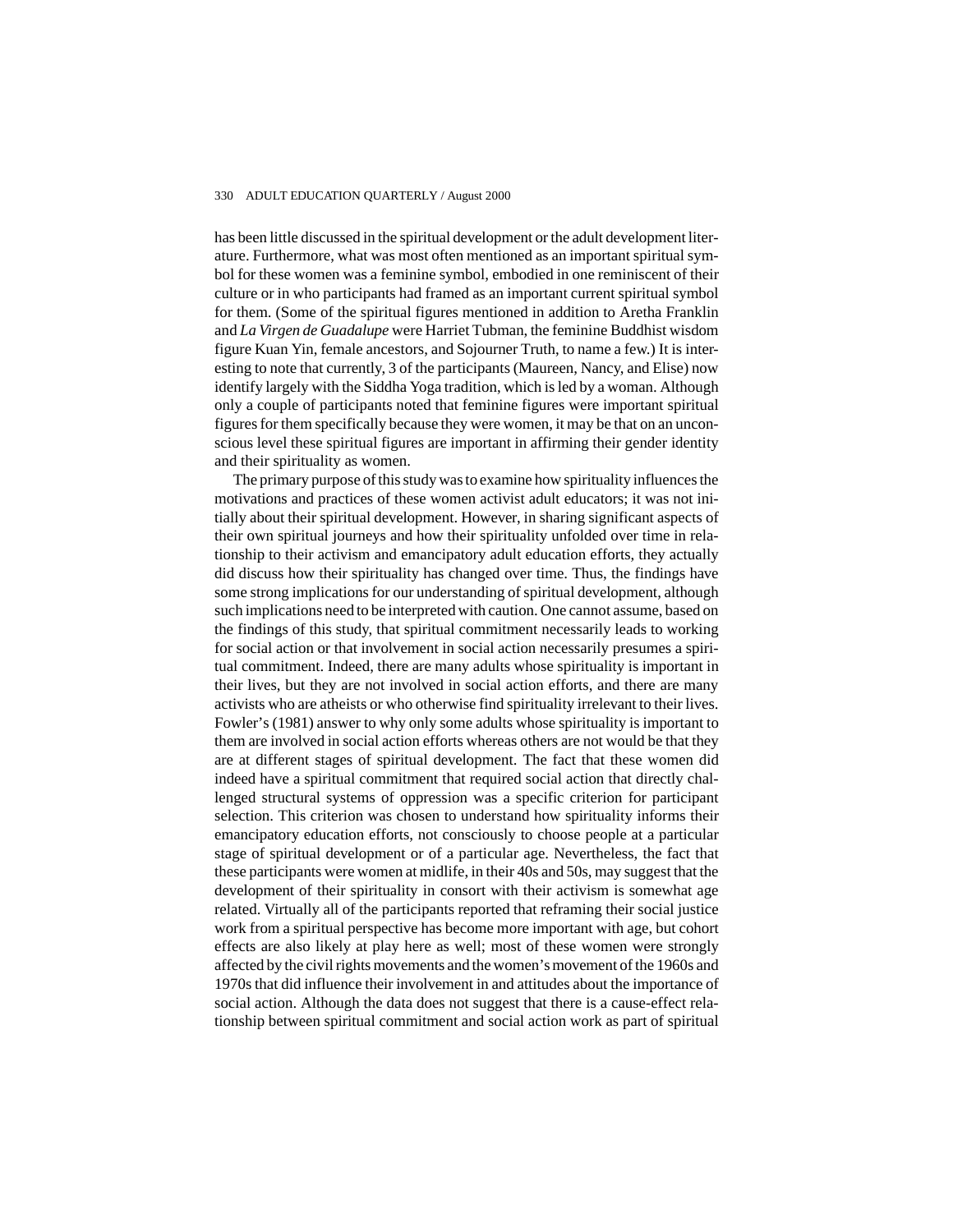development, it does suggest that there may be a relationship in many cases. However, this would need to be the subject of further study.

From a developmental perspective, it is also interesting to note that in many cases, what was described as significant spiritual experiences did result in the courage to take new action first in their personal lives. For example, Harriet's healing experience that helped her come to terms with being a lesbian, Elise's experience that facilitated her working on her relationship with her mother, and Lisa's experience of watching the 2-year-old do the Raven dance and her resultant belief in the one ness and unity of all things resulted in their decision to live differently and more proactively. Although many of the experiences described led to action in their personal lives, and not necessarily immediately to social action in the sense of directly challenging structural systems of privilege and oppression, it may be that these significant spiritual experiences that changed their personal lives were a necessary part of their development, which may also have been pivotal in eventually leading them to more structural social action.

As many participants discussed, spiritual experience is not primarily about rationality. For the participants, spirituality was about experiences of a perceived higher power or a life force, about an understanding of the wholeness of all of creation, and about making ultimate meaning out of one's life purpose, which, for these participants, was partly working for social justice. Spirituality was also about an experience of realm of mystery. In Fowler's (1981) terms, spirituality is largely about symbolic processes that are not rational. As Lisa and others noted, it is difficult to put language around spiritual experience because language, in many ways, forces people to map rational processes around what is experienced outside of rationality. Yet, at the same time, none of the participants suspended their rationality in the process of describing their own spiritual journey. Part of what their spiritual development seemed to be about was having spiritual experiences and critically and rationally analyzing some of what those experiences were about while continuing to be open to new spiritual experiences. The move away from their childhood spirituality was partly a result of rational thinking processes—thinking rationally about aspects of their childhood traditions and finding some of what was taught problematic. Furthermore, integrating new insights from different paradigms and new spiritual traditions was an important part of spiritual development. For example, Greta, Anna, and Shirley went through an atheist phase that was influenced partly by a foray into Marxism, the Black Power movement, and other social movements on an intellectual level. Yet, similar to Freire (1997), who discusses the similarities between Marxism and Christianity, they eventually were able to integrate the aspects of Marxism that focus on challenging structural oppression with their spiritual beliefs to develop new aspects of their spirituality. However, these aspects of rationally thinking about these ideas or their spiritual experience was not a substitute for spiritual experience itself, which was viewed as being outside of the realm of the rational. Thus, what may fuel spiritual development is the integration of symbolic knowing and spiritual experience with the rational process of thinking about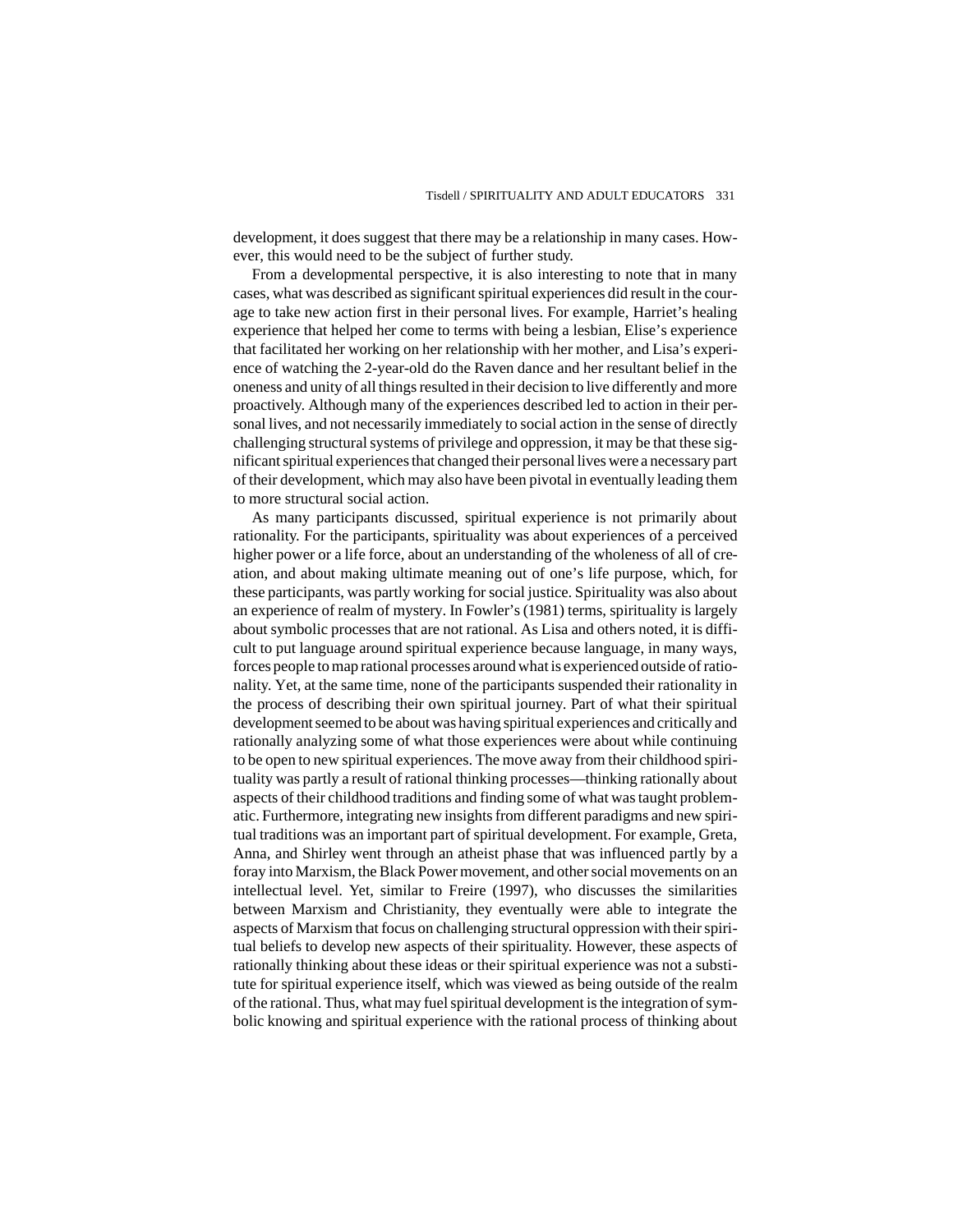those experiences. This potentially includes attending to the cultural and gendered nature of those experiences.

What do these insights about the relationship between spirituality and emancipatory education efforts suggest for the practice of emancipatory education? It is probably not surprising that the community-based educators felt a bit more free than the higher educators to discuss and draw on their own and participants' spirituality in educating for social change, particularly when it arose from learners themselves. People in higher education were indeed aware of the almost exclusive focus on rationality that has been the tradition of higher education, which made them hes itant to discuss or draw on spirituality too overtly. However, all of the participants recognized that the work of social transformation cannot be accomplished entirely through rational processes. As hooks (1999) notes in her discussion of spirituality and liberatory education, people need to be inspired and have their affective, spiritual, and physical selves involved in order for emancipatory education around challenging systems of structural oppression to happen. Although the participants in this study agree, they also felt that attention to the spiritual needs to be handled carefully so that they are not seen as pushing a religious or spiritual agenda. Nevertheless, a few suggestions for practice can be gleaned from this study.

First, it is important to remember that adult learners bring their whole selves, including their spirituality, with them when they enter the learning environment. Dirkx (1997) suggests that adult educators do not necessarily need to "teach soulwork" or spirituality but, rather, "to recognize its presence and to respect its sacred message" (p. 83). Mariposa referred to this phenomenon in her popular education work with grassroots communities: Spirituality is often present in learning communities because learners bring it up, refer to spiritual issues, and/or create rituals and celebrations that help ground their own social change work. When it arises from participants, it is less likely to be impositional.

Second, given that spirituality is about the wholeness of life and, as Fowler  $(1981)$  suggests, is often related to knowledge constructed through image and symbol or manifested through story and music, occasional use of art forms, symbol, music, drama, and dance can perhaps be a way of touching on the spiritual in educational activities. Although this may be appropriate only in occasional settings, often educators can, as Lisa says, create a tone or a space in which such an activity can facilitate new learning, new insight, or perhaps a move to action. One participant had learners create a readers the ater based on a particularly provocative piece used in a multicultural class on manifestations of various forms of structural oppression Because it involved the affective and physical, many reported back to her that there was a spiritual dimension to what they had done rather spontaneously. Such venues may touch on the spiritual dimension for people and, at the same time, the term *spirituality* may never be used.

Finally, in considering the relationship between spirituality and emancipatory education efforts, it is important to remember that rationality and spirituality are not complete opposites to each other. In fact, the study suggests that spiritual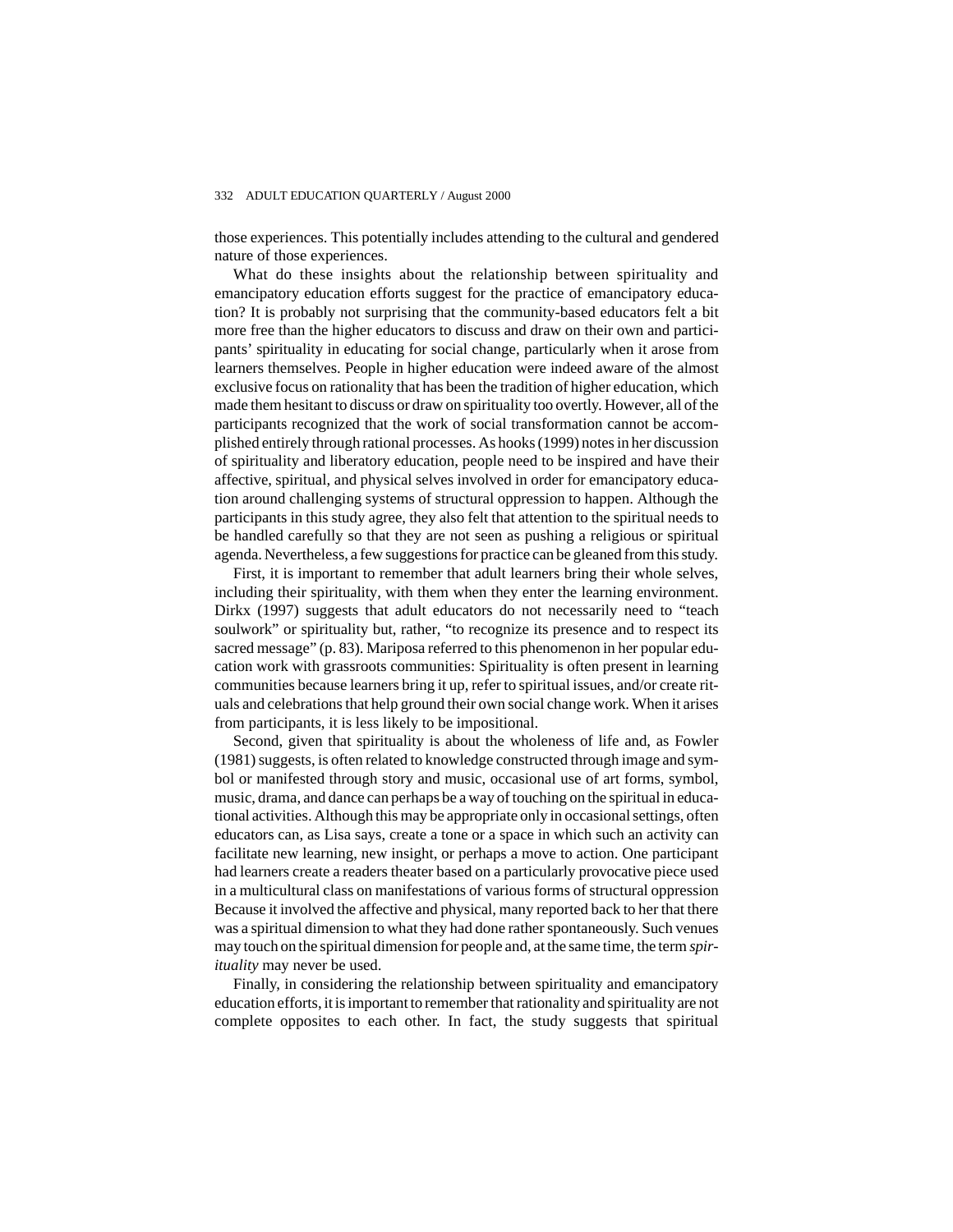development appears to require a rational component; it is important to critically think about one's spiritual experience not as a substitute for the spiritual experience itself, but because critically analyzing messages from the larger culture, including one's religion of origin, is an important part of claiming one's own identity. Such critical analysis is clearly an important component of emancipatory education. Yet, it may also be that having a sense of one's life's mission and drawing regularly on what gives one sustenance to do that social change work, which for many is related to the spiritual, is a needed component for emancipatory education efforts. Clearly, more research is needed in this area, but so also are more collective opportunities for emanciptory adult educators to both experience and discuss the nature of spirituality in social change work. Indeed, this is something that the participants in this study, as well as many other adult educators, long for.

In sum, *spirituality* is an elusive term and an elusive concept, but perhaps this is so because it is all encompassing and cannot be torn from other aspects of one's life, including one's cultural experience, one's further development, or one's social change work in the world. For many, it is a term that connotes wholeness and what gives meaning and coherence to life. It connects and encompasses everything from the creativity of artists and poets, to our connections with loved ones, to the way that we act as cultural workers and actors for justice in the world, and to our understanding of a higher power or life force. It is difficult to discuss what is so elusive and at the same time so personal and so encompassing, and it was indeed an honor to listen to these women's spiritual experiences of this life force and their thoughts on how their spirituality informs their work for social justice. I found myself often inspired by their stories and uplifted by their efforts, and I felt a sense of wholeness and connection with them in this soul work that was part of our shared dialogue that bridged our similarities and differences. It gave me a renewed sense of my own ongoing life work. Although this study is limited, it offers a beginning to a dialogue that has barely begun about the connection between spirituality and emancipatory education practice and the sociocultural context that informs spiritual development.

# **REFERENCES**

Anzaldua, G. (1987). *Borderlands/La frontera: The new mestiza*. San Francisco: Aunt Lute. Bolen, J. (1994). *Crossing to Avalon: A women's midlife pilgrimage*. San Francisco: Harper.

Borysenko, J. (1996). A woman's book of life: The biology, psychology, and spirituality of the feminine life cycle. New York: Riverhead Books.

- Brookfield, S., & Preskill, S. (1999). *Discussion as a way of teaching*. San Francisco: Jossey-Bass.
- Castillo, A. (1996). *Massacre of the dreamers: Essays on xicanisma*. Albuquerque: University of New Mexico Press.
- Daloz, L., Keene, C., Keene, J., & Parks, S. (1996). *Common fire: Lives of commitment in a complex world*. Boston: Beacon.

Denzin, N., & Lincoln, Y. (1998). *The landscape of qualitative research*. Newbury Park, CA: Sage.

Dirkx, J. (1997). Nurturing soul in adult learning. In P. Cranton (Ed.), *Transformative learning in action*: *Insights from practice*. San Francisco: Jossey-Bass.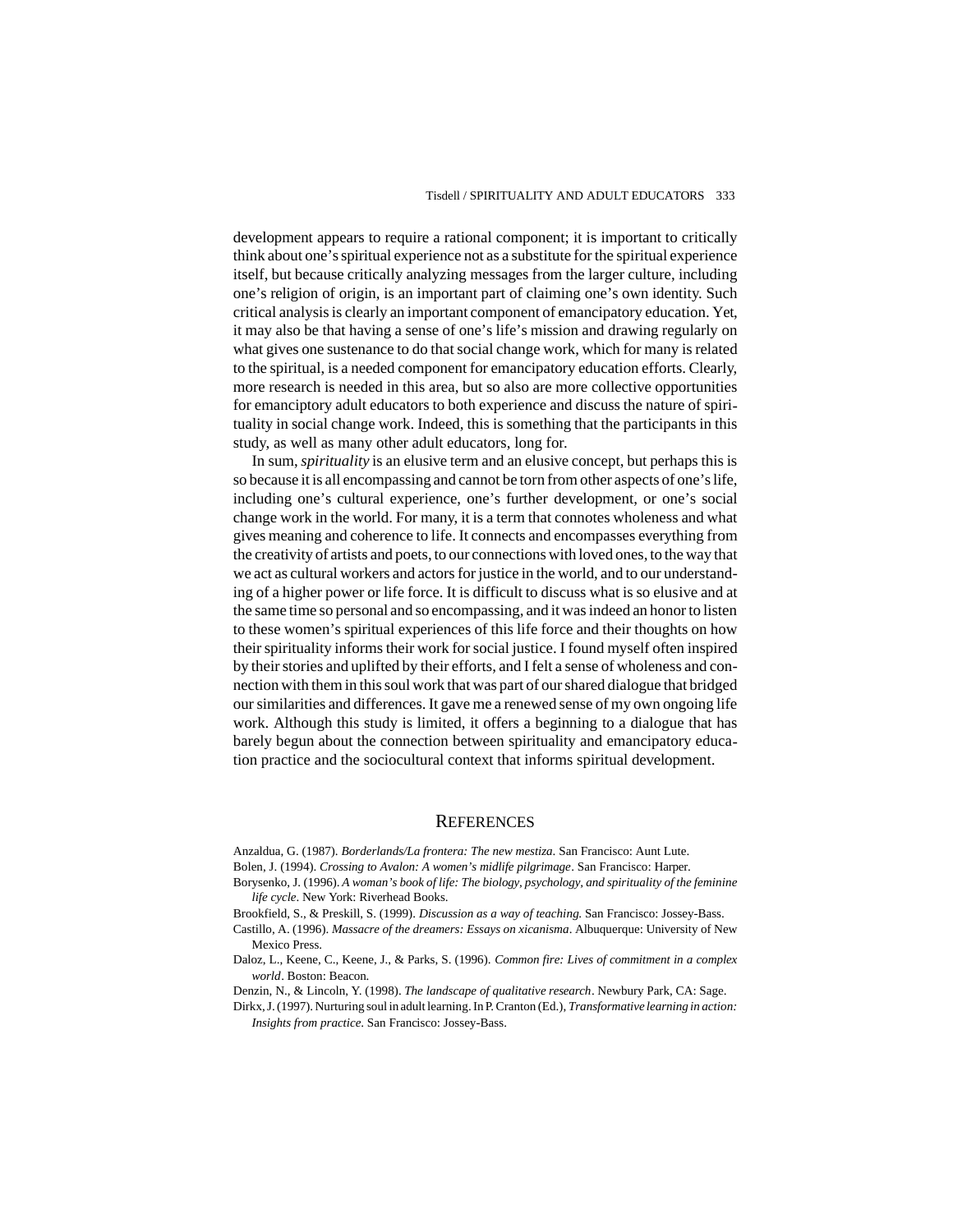- English, L. (2000). Spiritual dimensions of informal learning. In L. English & M. Gillen (Eds.), Addressing the spiritual dimensions of adult learning; What educators can do (pp. 29-38). San Francisco: Jossey-Bass.
- English, L., & Gillen, M. (Eds.). (2000). *Addressing the spiritual dimensions of adult learning; What* educators can do. San Francisco: Jossey-Bass.
- Fenwick, T. J., & Lange, E. (1998). Spirituality in the workplace: The new frontier of HRD. *Canadian Journal for the Study of Adult Education, 12(1), 63-87.*
- Fine, M. (1998). Working the hyphens. In N. Denzin & Y. Lincoln (Eds.), *The landscape of qualitative* research (pp. 130-155). Thousand Oaks, CA: Sage.

Fox, M. (1995). *The reinvention of work*. San Francisco: HarperCollins.

- Fowler, J. (1981). *Stages of faith: The psychology of human development and the quest for meaning*. San Francisco: Harper & Row.
- Freire, P. (1997). *Letters to Christina*. New York: Routledge.
- Giroux, H. (1992). *Bor der cross ings*. New York: Routledge.
- Gunn Allen, P. (1992). *The sacred hoop*. Boston: Beacon.
- Hamilton, D., & Jackson, M. (1998). Spiritual development: Paths and processes. *Journal of Instructional Psy chol ogy*, *25*(4), 262-270.
- Hart, M., & Holton, D. (1993). Beyond God the father and mother: Adult education and spirituality. In P. Jarvis & N. Walters (Eds.), *Adult education and theological interpretations* (pp. 237-258). Malabar, FL: Krieger.
- Hayes, E., & Colin, S. (Eds.). (1994). *Confronting racism and sexism in adult education*. San Francisco: Jossey-Bass.
- Hill Collins, P. (1998). *Fighting words: Black women and the search for justice*. Minneapolis: University of Minnesota Press.
- hooks, b. (1994). *Teaching to trans gress*. New York: Routledge.
- hooks, b. (1999). Embracing freedom: Spirituality and liberation. In S. Glazer (Ed.), *The heart of learn*ing: Spirituality in education. New York: Putnum.
- Horton, M., & Freire, P. (1990). *We make the road by walking: Conversations on education and social change*. Philadelphia, PA: Temple University Press.
- Johnson-Bailey, J., & Cervero, R. (1998). Power dynamics in teaching and learning practices: An examination of two adult education classrooms. *International Journal of Lifelong Education*, 17(6), 389-399.
- Kincheloe, J., & McLaren, P. (1999). Rethinking critical theory and qualitative research.. In N. Denzin & Y. Lincoln (Eds.), *The landscape of qualitative research* (pp. 260-399). Newbury Park, CA: Sage. King, U. (Ed.). (1996). *Feminist theology from the third world*. Maryknoll, NY: Orbis.
- Lather, P. (1991). *Getting smart*. Routledge: New York.
- McLaughlin, D., & Tierney, W. (Eds.). (1993). *Naming silenced lives*. New York: Routledge.
- Merriam, S. B. (1998). *Qualitative research and case study applications in education*. San Francisco: Jossey-Bass.
- Merriam, S., & Caffarella, R. (1999). *Learning in adulthood*. San Francisco: Jossey-Bass.
- Myss, C. (1996). *Anatomy of the spirit: The seven stages of power and healing*. New York: Random House.
- Palmer, P. (1998). *The courage to teach*. San Francisco: Jossey-Bass.
- Ruether, R. (Ed.). (1996). *Women healing earth*. Maryknoll, NY: Orbis.
- Simmer-Brown, J. (1999). Commitment and openness: A contemplative approach to pluralism. In S. Glazer (Ed.), *The heart of learning: Spirituality in education* (pp. 97-112). New York: Putnum.
- Taylor, E. (1998). *The theory and practice of transformative learning: A critical review* (Information Series No. 374). Columbus, OH: ERIC Clearinghouse on Adult, Career and Vocational Education.
- Tisdell, E. (1998). Poststructural feminist pedagogies: The possibilities and limitations of a feminist emancipatory adult learning theory and practice. *Adult Education Quarterly*, 48(3), 139-156.